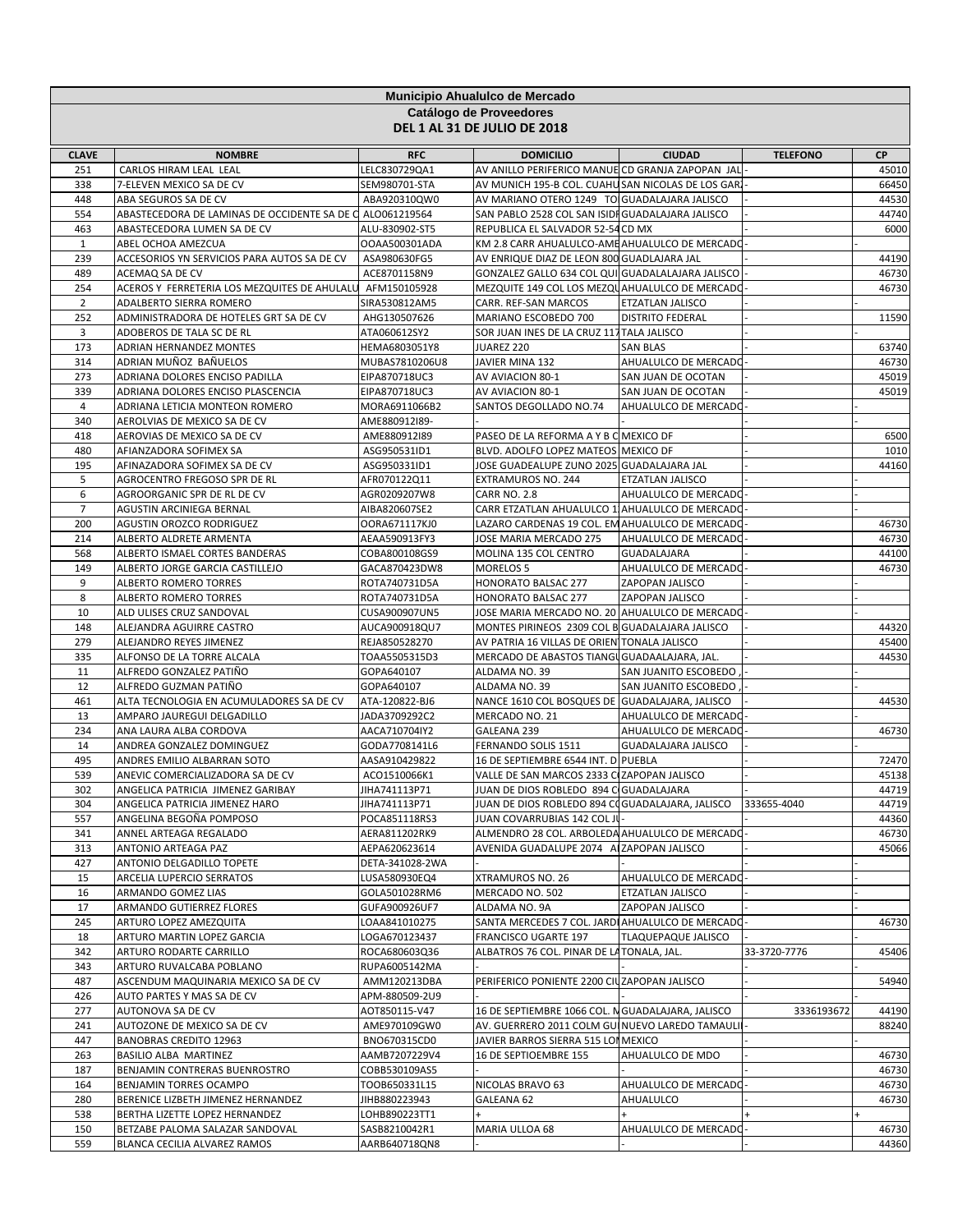|            | Municipio Ahualulco de Mercado                                                                       |                                |                                                                                                |                            |             |                |  |  |
|------------|------------------------------------------------------------------------------------------------------|--------------------------------|------------------------------------------------------------------------------------------------|----------------------------|-------------|----------------|--|--|
|            |                                                                                                      |                                | Catálogo de Proveedores                                                                        |                            |             |                |  |  |
|            |                                                                                                      |                                | <b>DEL 1 AL 31 DE JULIO DE 2018</b>                                                            |                            |             |                |  |  |
| 470        | BOMBAS Y SUMERGIBLES DURAN SA DE CV                                                                  | BMS931117258                   | BLVD. JUAN TORRES LANDA 201LOEON GUANAJUATO                                                    |                            |             | 37440          |  |  |
| 344        | BORSAMEX ALIMENTOS SA DE CV                                                                          | BAL-090218-9W8                 | AV. VALLARTA 3959 LOCAL B ZOZAPOPAN, JAL                                                       |                            |             | 45049          |  |  |
| 567        | BRENDA JAZ, MIN IBARRA GALVEZ                                                                        | IAGB891226F33                  |                                                                                                |                            |             | 46730          |  |  |
| 543        | BRENDA KARINA SALINAS VELAZQUILLO                                                                    | SAVB9402019B7                  | SENDA DE LAS CHINAS 78 COL ZAPOPAN JALISCO                                                     |                            |             | 45060          |  |  |
| 319<br>219 | BRENDA YADIRA RAMOS SALAZAR<br>CADENA COMERCIAL OXXO SA DE CV                                        | RASB7505124B7<br>CCO-8605231N4 | INTERIOR MERCADO MUNICIP/AHUALULCO DE MERCADO<br><b>EDISON 1235 NORTE</b>                      | MONTERREY, NUEVO LEOI      |             | 46730<br>64480 |  |  |
| 19         | CAFFIL MOTORES RECONSTRUIDOS SA DE CV                                                                | CMR0309268M4                   | PROLONGACION ALCALDE NO. ZAPOPAN JALISCO                                                       |                            |             |                |  |  |
| 20         | CAMIONERA DE JALISCO SA DE CV                                                                        | CJA-061016-ALA                 | PERIFERICO SUR 6360                                                                            | TLAQUEPAQUE JALISCO        |             |                |  |  |
| 21         | CAMPOS REYEROS Y CIA SA DE CV                                                                        | CRE0109299E7                   | AVENIDA ARAUCARIAS NO 62                                                                       | <b>XALAPA VER</b>          |             |                |  |  |
| 253        | CARGLAS DE MEXICO SA DE CV                                                                           | CME080902AU7                   | AV COLON 1664 COL DEL FRESI GUADALAJARA                                                        |                            |             | 44909          |  |  |
| 508        | CARLOS ABRAHAM MENDOZA OLIVARES                                                                      | MEOC8301283R9                  |                                                                                                |                            |             |                |  |  |
| 326        | CARLOS EMILIO LARA TAPIA                                                                             | LATC710703IK5                  | CARRETERA EL REFUGIO SAN M TEUCHITLAN JAL                                                      |                            |             | 46760          |  |  |
| 288<br>345 | CARLOS ERNESTO RODRIGUEZ CASILLAS<br>CARLOS HIRAM LEAL LEAL                                          | ROCC780919197<br>LELC830729QA1 | MISION DE SAN ANTONIO 6144 ZAPOPAN JALISCO<br>AV ANILLO PERIFERICO MANUE CD GRANJA ZAPOPAN JAL |                            |             | 45030<br>45010 |  |  |
| 460        | CARLOS JOEL MURILLO GOMEZ                                                                            | MUGC-700715-EA9                | 1ERA REFORMA 13-D COL. CEN AMECA, JALISCO                                                      |                            |             | 46600          |  |  |
| 22         | CARLOS MEJIA SANCHEZ                                                                                 | MESC830809SKA                  | ZARAGOZA 319                                                                                   | TONALA, JALISCO            |             |                |  |  |
| 411        | CARLOS OCAMPO PELAYO                                                                                 | OAPC7410319Z7                  |                                                                                                |                            |             |                |  |  |
| 23         | CARLOS ROBERTO GARCIA GODOY                                                                          | GAGC7506041Z4                  | OSCAR WILDE NO. 5703                                                                           | ZAPOPAN JALISCO            |             |                |  |  |
| 24         | CARMEN NUÑO CORONA                                                                                   | NUCC5111022F1                  | DIAZ MIRON NO. 61                                                                              | AHUALULCO DE MERCADO       |             |                |  |  |
| 320        | CASA CONSTRUCTORA ELEMENTOS S DE RL DE CV                                                            | CCE141016EX5                   | AVENIDA VALLARTA 6503 F19/ZAPOPAN JALISCO                                                      |                            |             | 45010          |  |  |
| 248        | CECASP MEXICO S DE RL DE CV                                                                          | CME140403-QQ2                  | HIDALGO 502 COL. LOA ALTOS SAN PEDRO TLAQUEPAQU                                                |                            | 3333365441  | 45520          |  |  |
| 250<br>222 | CELIA CRISTINA HUERTA RUIZ<br>CENTRAL DE DIAGNOSTICO TOLSA SA DE CV                                  | HUCR5707119G0<br>CDT-820712JR7 | ENRIQUE DIAZ DE LEON 636                                                                       | -GUADALAJARA, JALISCO      | 33 38257500 | 46730<br>44180 |  |  |
| 346        | CENTURIA COMERCIAL MOTORS SA DE CV                                                                   | CCM0206117VA                   | FRANCISCO SILVAR ROMERO 4 TLAQUEPAQUE JALISCO                                                  |                            |             | 45559          |  |  |
| 498        | CFE SUMINISTRADOR DE SERVICIOS BASICOS                                                               | CSS160330CP7                   | AV PASEO DE LA REFORMA 164 CIUDAD DE MEXICO                                                    |                            |             | 6600           |  |  |
| 25         | CINDI AMAIRANI VAZQUEZ MUÑOZ                                                                         | VAMC910414KR7                  | <b>BUGAMBILIA 476</b>                                                                          | <b>GUADALAJARA JALISCO</b> |             |                |  |  |
| 347        | CLAUDIA ELIZABETH PALAFOX BECERRA                                                                    | PABC7112191N1                  | SAN IGNACIO 2657 COL ESPERA GUADALAJARA                                                        |                            |             | 44300          |  |  |
| 348        | COFINNAL SA DE CV                                                                                    | COF140910B3A                   | AV TOPACIO 2331 NO. R BOSQU GUADALAJARA                                                        |                            |             | 44530          |  |  |
| 349        | COLEGIO DE CONTADORES PUBLICOS DE GUADALAJA CCP760116916                                             |                                | OSCAR WILDE 5561 JARDINES V ZAPOPAN JALISCO                                                    |                            |             |                |  |  |
| 218<br>350 | COMBUS-EXPRESS SA DE CV<br>COMBUSTIBLES ADITIVOS Y SERVICIOS MAGICOS S DI CAS000831-GQ5              | CEX-9809213U5                  | LA LUNA 2495<br>MORELOS 785A COL. CENTRO GUADALAJARA, JALISCO                                  | GUADALAJARA, JALISCO       |             | 44520<br>44100 |  |  |
| 225        | COMBUSTIBLES TRITON SA DE CV                                                                         | CTR030131-151                  |                                                                                                |                            |             |                |  |  |
| 433        | COMERCIAL CHILAM BALAM SA DE CV                                                                      | CCI130918M9A                   | ACUEDUCTO 7 LOMAS DE SANTLAQUEPAQUE JALISCO                                                    |                            |             | 45589          |  |  |
| 524        | COMERCIAL LLANTERA TAPATI SA DE CV                                                                   | +++++++++++++                  |                                                                                                |                            |             |                |  |  |
| 351        | COMERCIALIZADORA ALIMENTICIA ARCOS SA DE CV                                                          | CAA040401GQ4-                  | VALLARTA 2982                                                                                  |                            |             |                |  |  |
| 352        | COMERCIALIZADORA BALOMA SA DE CV                                                                     | CBA090928R96                   | PROL GONZALEZ GALLO 2087 V GUADALAJARA JAL                                                     |                            |             | 45601          |  |  |
| 26<br>536  | COMERCIALIZADORA DALIRA SA DE CV<br>COMERCIALIZADORA DE MARISCOS MK SANTA LUCIA ++++++++++++++++++++ | CDA1408215X2                   | A LAS LLANURAS 337                                                                             | ZAPOPAN JALISCO            |             |                |  |  |
| 27         | COMERCIALIZADORA EL BRONCO DE PLATA SA DE CV CBP130130FKA                                            |                                | RAFAEL RUIZ RIVERA NO. 3362 GUADALAJARA JALISCO                                                |                            |             |                |  |  |
| 28         | COMERCIALIZADORA INDUSTRIAL DE ZAPOPAN SA DI CIZ060810FL4                                            |                                | PRIVADA ABEL SALGADO VELAZ ZAPOPAN JALISCO                                                     |                            |             |                |  |  |
| 221        | COMERCIALIZADORA JINKJET LASSER SA DE CV                                                             | CJL101112-3Z6                  |                                                                                                |                            |             |                |  |  |
| 29         | COMERCIALIZADORA RESTER SA DE CV                                                                     | CRE140822FZ1                   | A LAS LLANURAS 337                                                                             | ZAPOPAN JALISCO            |             |                |  |  |
| 417        | COMIDAS Y CARNES SELECTAS MINERVA SA DE CV                                                           | CCS760124JC5                   | VALLARTA 2802 SAN LUCAS                                                                        | GUADALAJARA JAL.           |             | 44690          |  |  |
| 147        | COMISION FEDERAL DE ELECTRICIDAD                                                                     | CFE370814-QI0                  | AV.PASEO DE LA REFORMA 164 CD.MEXICO                                                           |                            |             | 6600           |  |  |
| 30         | COMPONENTES Y SERVICIOS FLETXA SA DE CV                                                              | CSF140506P5A                   | SAN LUIS GONZAGA 5248-15                                                                       | ZAPOPAN JALISCO            |             |                |  |  |
| 413<br>31  | COMPU-ELECTRONICAMOTRIZ S. DE R.L. DE C.V.<br>CONCEPCION VEGA OROZCO                                 | COM130319UD0<br>VEOC6112077Y9  | 20 DE NOVIEMBRE 172 COL AN GUADALAJARA JALISCO<br>DEGOLLADO NO. 62-A                           | AHUALULCO DE MERCADO       |             | 44450          |  |  |
| 268        | CONCESIONARIA AUTOPISTA GUADALAJARA TEPIC SA                                                         | CAG110830A23                   | LAGO ZURICH 245 AMLPLIACIO MESICO DISTRITO FEDERA                                              |                            |             | 11529          |  |  |
| 485        | CONCRESA DEL SUR SA DE CV                                                                            | CSU141027A99                   | PAVO 209 INT. 10 COL CENTRO GUADALAJARA JALISCO                                                |                            |             | 44100          |  |  |
| 186        | CONFEDERACION NACIONAL DE ORGANIZACIONES G CNO360914UTA                                              |                                |                                                                                                |                            |             | 46730          |  |  |
| 223        | CONSECIONARIA DE CARRETERAS AUTOPISTAS Y LIBI CCA030306-LA6                                          |                                | LAGO ZURICH 245                                                                                | <b>MEXICO DF</b>           |             | 11529          |  |  |
| 32         | CONSTRUCCIONES BARAM SA DE CV                                                                        | CBA9906233J7                   | 16 DE SEPTIEMBRE NO. 119                                                                       | AHUALULCO DE MERCADO       |             |                |  |  |
| 33         | CONSTRUCTORA TAE SA DE CV                                                                            | CTA100430RCA                   | SEBASTIAN ALLENDE NO. 109                                                                      | <b>TONALA JALISCO</b>      |             |                |  |  |
| 34<br>462  | CONSTRUCTORA TAE SA DE CV                                                                            | CTA100430RCA                   | SEBASTIAN ALLENDE NO. 109<br>AV COLON 1399 COL. MODERNI GUADALAJARA, JALISCO                   | <b>TONALA JALISCO</b>      |             |                |  |  |
| 35         | CONTINENTAL PAPER DE MEXICO SA DE CV<br>COPIADORAS JAPONESAS SA DE CV                                | CPM-050502-1H8<br>CJA850313GH3 | AV. MEXICO 2627                                                                                | GUADALAJARA JALISCO        |             |                |  |  |
| 353        | COPPEL SA DE CV                                                                                      | COP920428Q20                   | REPUBLICA 2855 RECURSOS HI CUIACAN SINALOA                                                     |                            |             | 80105          |  |  |
| 274        | CORPORATIVO COMGESER SA DE CV                                                                        | CCO121217AP0                   | CERRO AZUL 763-12                                                                              | TLAQUEPAQUE                |             | 45580          |  |  |
| 354        | CORPORATIVO ELECTRICO TAPATIO SA DE CV                                                               | ECT8910235L1                   | PLEICANO 1015 COLONIA MORI GUADALAJARA JALISO                                                  |                            |             | 44910          |  |  |
| 355        | CORPORATIVO ELECTRONICO PARNASA SA DE CV                                                             | CEP0612042L7-                  |                                                                                                |                            |             |                |  |  |
| 356        | CORPORATIVO EN BLINDAJE OCCIDENTAL SA DE CV                                                          | CB00209054B2                   | GLADIOLA NO. 27 COL TULIPAN TLAJOMULCO DE ZUÑIGA                                               |                            |             | 45640          |  |  |
| 330        | CORPORATIVO SERGA SA DE CV                                                                           | CSE121212L65                   | TABACHIN 34 COL LA HIGUERA TALA                                                                |                            |             | 45300          |  |  |
| 545<br>36  | COSTCO DE MEXICO, S.A DE C.V.<br>CR FORMAS SA DE CV                                                  | CME910715UB9<br>CFO101206HJ7   | CALLE VOLCAN PARICUTIN NO. ZAPOPAN JALISCO                                                     | ZAPOPAN, JALISCO           |             |                |  |  |
| 357        | CRISTALERIA LA UNICA SA DE CV                                                                        | CUN040524HK0                   | AV MARIANO OTERO 3507 LA ZAPOPAN JALISCO                                                       |                            |             | 45070          |  |  |
| 37         | CUAHUTEMOC HERNANDEZ PATIÑO                                                                          | HEPC570619N46                  | HEROICO BATALLON DE SAN BL SAN BLAS NAYARIT                                                    |                            |             |                |  |  |
| 217        | CUCHILLAS Y REFACCIONES SA DE CV                                                                     | CRE710114JV6                   | EULOGIO PARRA 2514                                                                             | GUADALAJARA JALISCO        |             | 44657          |  |  |
| 38         | DALTON AUTOMOTRIZ S DE RL DE CV                                                                      | DAU0109242TA                   | LOPEZ MATEOS SUR 3780                                                                          | ZAPOPAN JALISCO            |             |                |  |  |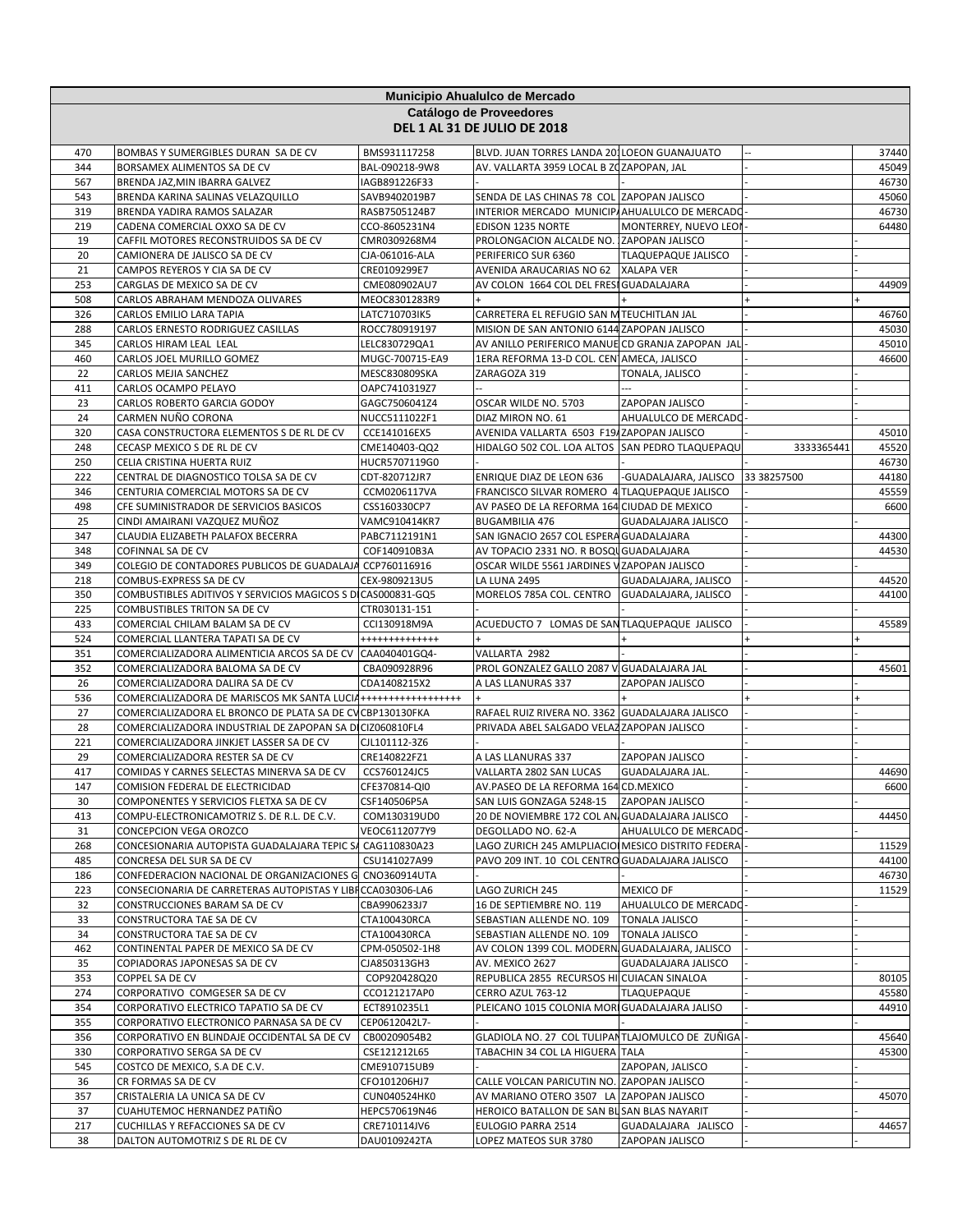|            |                                                                        |                                | Municipio Ahualulco de Mercado                                                        |                                              |             |                |
|------------|------------------------------------------------------------------------|--------------------------------|---------------------------------------------------------------------------------------|----------------------------------------------|-------------|----------------|
|            |                                                                        |                                | Catálogo de Proveedores                                                               |                                              |             |                |
|            |                                                                        |                                | <b>DEL 1 AL 31 DE JULIO DE 2018</b>                                                   |                                              |             |                |
|            |                                                                        |                                |                                                                                       |                                              |             |                |
| 205<br>358 | DAYNEMA BLINDAJES SA DE CV<br>DEMIS ITZULT RIVERA MORA                 | DBL0711089A6<br>RIMD7507033T7  | AV PERIFERICO PONIENTE 1500 ZAPOPAN JALISCO<br>ANGULO 12 Z COL CENTRO BAI GUADALAJARA |                                              |             | 45019<br>44280 |
| 39         | DENISSE GUADALUPE DOMINGUEZ DURAN                                      | DODD900129LH7                  | PROLONGACION 8 DE JULIO NO AHUALULCO DE MERCADO                                       |                                              |             |                |
| 359        | DESARROLLO DAP SA DE CV                                                | DDC050127VD5                   | MEDELLIN 117 COL SANTA ELEI AGUASCALIENTES                                            |                                              |             | 20230          |
| 492        | DICHTOMATIK DE MEXICO SA DE CV                                         | ISM-891030-RL1                 | AV. WASHINGTON 379-A COL. FGUADALAJARA, JALISCO                                       |                                              | 3336196528  | 44440          |
| 360        | DIGAMON SA DE CV                                                       | DIG140820618                   | SOL 2934 JARDINES DEL BOSQU GUADALAJARA JALISCO                                       |                                              |             | 44520          |
| 40         | DIONICIO AGRAZ CAMACHO                                                 | AACD380804ID1                  | DOM CONOCIDO                                                                          | AHUALULCO DE MERCADO                         |             |                |
| 262        | DIONICIO AGRAZ CAMCHO                                                  | AACD380804ID1                  |                                                                                       |                                              |             | 46730          |
| 41         | DISTRIBUIDORA DE LLANTAS GONZALEZ SA DE CV                             | DLG950222ANA                   | WASHINGTON N. 1170                                                                    | <b>GUADALAJARA JALISCO</b>                   |             |                |
| 301        | DISTRIBUIDORA ELECTRICA ASCENCIO SA DE CV                              | DEA840202MN6                   | AV ALEMANIA 1255. 1257 COL GUADALAJARA                                                |                                              |             | 44190          |
| 42         | DISTRIBUIDORA INGENIERIA Y SERVICIOS ELECTRICOS DIS-070302-6T2         |                                | GALEANA NO. 16                                                                        | AHUALULCO DE MERCADO                         |             |                |
| 478<br>151 | DX GEN SA DE CV<br>EDGAR ROGELIO CRUZ NUÑO                             | DGE110408TN4<br>CUNE751108C30  | GUANAJUATO 92 403, 304 Y 60 MEXICO DF                                                 |                                              |             | 6700           |
| 227        | EDUARDO GARIBAY HERNANDEZ                                              | GAHE770330AQ0                  | SINALOA 47                                                                            | SAN BLAS NAYARIT                             |             |                |
| 43         | EDUARDO NUÑO SUAREZ                                                    | NUSE8809147K6                  | PINO SUAREZ NO. 79B                                                                   | <b>TONALA JALISCO</b>                        |             |                |
| 549        | EDUARDO RAMIREZ TAPIA                                                  | ذذذذذذذذذذذذذذ                 |                                                                                       |                                              |             |                |
| 210        | EDUARDO RAMOS ROMERO                                                   | RARE671119PH2                  | <b>EXTRAMUROS 63</b>                                                                  | ETZATLAN JALISCO                             |             | 46500          |
| 466        | EL CARRO SA DE CV                                                      | CAR981215V84                   | AV REVOLUCION 50 ANALCO                                                               | GUADALAJARA JALISCO                          |             | 44450          |
| 414        | ELECTRICA 2004 SA DE CV                                                | EDM0406251F1                   | INDEPENDENCIA 47 INTERIOR (AMECA JALISCO                                              |                                              |             | 46600          |
| 143        | ELECTROEQUIPO INTERNACIONAL SA DE CV                                   | EIN820517780                   | AV PATRIA 2220 LAGOS DEL CO ZAPOPAN JALISCO                                           |                                              |             |                |
| 44         | ELECTROILUMINACION Y PROYECTOS DE OCCIDENTE                            | EPO020828E5A                   | AV. FRANCIA 1751-B                                                                    | <b>GUADALAJARA JALISCO</b>                   |             |                |
| 490        | ELENA GUADALUPE CAMPOS PATIÑO                                          | CAPE6407137F4                  | GONZALEZ ORTEGA 151 A COL GUADALAJARA                                                 |                                              |             | 44100          |
| 309        | ELENO VEGA GUERRERO                                                    | VEGE410324KY4                  | HERRERA Y CAIRO 65 CENTRO TALA JALISCO                                                |                                              |             |                |
| 45<br>361  | ELIZABETH ALEIDA PADILLA RIOS<br>ELVIRA MIRANDA MARTIN                 | PARE771210F65                  | VOLCAN MISTI NO. 350                                                                  | GUADALAJARA JALISCO<br>GUADALAJARA, JALISCO  |             | 44100          |
| 432        | EMBORIA SA DE CV                                                       | MIME630602P48<br>EMB1505299J8  | LOPEZ COTILLA 328 L 53 P.B.<br>AV TECNOLOGICO 100 INT 142 QUERETARO                   |                                              |             | 76000          |
| 362        | <b>EMBORIA SA DE CV</b>                                                | EMB1505299J8-                  |                                                                                       |                                              |             |                |
| 571        | ENERGETICOS TEUCHITLAN S.A. DE C.V.                                    | ETE160318TG0                   | CARRETERA TEUCHITLAN KM 12 TEUCHITLAN                                                 |                                              |             | 46750          |
| 46         | ENGINEERING DIESEL GROUP SA DE CV                                      | EDG111017NS8                   | SANTA ANA TEPETITLAN NO. 15 ZAPOPAN JALISCO                                           |                                              |             |                |
| 363        | <b>ENRIQUE AGRAZ MARHABER</b>                                          | AAME59082455A                  | CARR. GDL, NOGALES KM 23.5 IZAPOPAN, JALISCO                                          |                                              |             | 45221          |
| 47         | ENRIQUE CESAR OCARANZA QUINTERO                                        | OAQE781021JE7                  | OCTAVIO PAZ NO. 6                                                                     | AHUALULCO DE MERCADO                         |             |                |
| 515        | EQUIPO AGROFORESTAL SA DE CV                                           | +EAG091014381                  |                                                                                       |                                              |             |                |
| 500        | ERIBERTO AMAYA MERCADO                                                 | AAME740316HD7                  | EXTRAMUROS 118 CO. CENTRO AHUALULCO DE MERCADO                                        |                                              |             | 46730          |
| 206        | ERICA LIZBETH VARGAS RIVERA                                            | VARE930805RV4                  | AMADO NERVO 2 COL. CENTRAHUALULCO DE MERCADO                                          |                                              |             | 45730          |
| 364        | ERICA LIZETH VARGAS RIVERA                                             | VARE930805RV4                  | AMADO NERVO 2 COL. CENTRAHUALULCO DE MERCADO                                          |                                              |             | 45730          |
| 305<br>510 | ERIKA GUZMAN BARRERA<br>ERIKA MEDINA RODRIGUEZ                         | GUBE760206Q41<br>MERE751206CG6 | JOSEFA ORTIZ DE DOMINGUEZ GUADALAJARA, JALISCO                                        |                                              |             | 44757<br>46730 |
| 48         | ERNESTO CARREON ALVAREZ                                                | CAAE650722C34                  | AV. DE LOS MAESTROS 2104                                                              | <b>GUADALAJARA JALISCO</b>                   |             |                |
| 333        | ESPECIALISTAS EN ALTA COCINA SA DE CV                                  | EAC850423-6U5                  | HAVRE 30 COL. JUAREZ                                                                  | CD. DE MEXICO                                |             | 6600           |
| 365        | ESTACIONES DE SERVICIO SBA SA DE CV                                    | ESS-050804-N26                 | AV. 18 DE MARZO 723 COL. LA IGUADALAJARA, JALISCO                                     |                                              | 33 36709874 | 44470          |
| 471        | ESTEBAN MOLINA VAZQUEZ                                                 | MOVE780703V5A                  | DIEZ DE MAYO 16 COLONIA PRI GUADALAJARA JALISCO                                       |                                              |             | 44970          |
| 366        | EUGENIO PARTIDA GOMEZ                                                  | PAGE64051536A                  | REFORMA 39 CENTRO                                                                     | AHUALULCO DE MERCADO                         |             | 46730          |
| 530        | <b>EUSEBIO ARTURO MATA CEBALLOS</b>                                    | MACE8611045B5                  |                                                                                       |                                              |             | 46600          |
| 220        | EVA ESPINO AVALOS                                                      | EIAE541023KP3                  |                                                                                       |                                              |             |                |
| 50         | EVA MA. DEL ROCIO RODRIGUEZ MEDINA                                     | ROME640701JX6                  | JOSE MARIA MERCADO NO. 275 AHUALULCO DE MERCADO                                       |                                              |             |                |
| 51         | EVERARDP PINEDA PARRA                                                  | PIPE741224PV3<br>FBE9110215Z3  | JUAREZ 252                                                                            | <b>ETZATLAN JALISCO</b>                      |             |                |
| 529<br>196 | <b>FARMACIA BENAVIDES SAB</b><br>FARMACIAS GUADALAJARA SA DE CV        | FGU830930PD3                   | AV FUNDADORES 935<br>ENRIQUE DIAZ DE LEON 261                                         | NUYEVO LEON MEXICO<br>GUADALAJARA            |             | 64750<br>45040 |
| 367        | FASTER MAYOREO SA DE CV                                                | FMA-020827-4T0                 | ALVARO OBREGON 266 INT 38 GUADALAJARA, JAL                                            |                                              |             | 44360          |
| 52         | FELICIANO BARBOSA PEREZ                                                | BAPF7107154U2                  | JOSE MARIA MERCADO NO. 270 AHUALULCO DE MERCADO                                       |                                              |             |                |
| 53         | FELICIANO BARBOZA PEREZ                                                | BAPF7107154U2                  | JOSE MARIA MERCADO NO. 270 AHUALULCO DE MERCADO                                       |                                              |             |                |
| 267        | FERMIN ZUÑIGA DIAZ                                                     | ZUDF530707DY5                  | JUAREZ 300 CENTRO                                                                     | ETZATLAN                                     |             | 46500          |
| 54         | FERNANDO ARCINIEGA ROMERO                                              | AIRF461126LA5                  | EXTRAMUROS NO. 11                                                                     | AHUALULCO DE MERCADO                         |             |                |
| 55         | FERNANDO DIAZ CORTEZ                                                   | DCIF681008I10                  | AMADO NERVO NO 14                                                                     | AHUALULCO DE MERCADO                         |             |                |
| 56         | FLAVIO ARTURO RIVERA BENITES                                           | RIBF750619HD3                  | MORELOS 109                                                                           | AHUALULCO DE MERCADO                         |             |                |
| 550        | FONDO DE CULTURA ECONOMICA                                             | FCE940726U22                   | CARRET. PICACHO AJUSCO 227 MEXICO DF                                                  |                                              |             | 14738          |
| 236        | FRANCISCA LEMUS ESCATEL                                                | LEEF4001104P2                  | MORELOS 19                                                                            | AHUALULCO DE MERCADO                         |             | 46730          |
| 57<br>58   | FRANCISCO JAVIER GONZALEZ JIMENEZ<br>FRANCISCO JAVIER GONZALEZ JIMENEZ | GOJF5709244J2<br>GOJF5709244J2 | MORELOS 176<br>MORELOS 176                                                            | AHUALULCO DE MERCADO<br>AHUALULCO DE MERCADO |             |                |
| 272        | FRANCISCO JAVIER TORRES OCAMPO                                         | TOOF720616715                  | CORREDOR COMERCIAL MUNIC AHUALULCO DE MERCADO                                         |                                              |             | 46730          |
| 300        | FRANCISCO ORTIZ PEREZ                                                  | OIPF580121P20                  | INTERIOR MERCADO MUNCICIPAHUALULCO DE MERCADO                                         |                                              |             | 46730          |
| 157        | FRANCISCO ORTIZ PEREZ                                                  | OIPF580121P20                  |                                                                                       | AHUALULCO DE MERCADO                         |             | 46730          |
| 509        | FRANCISCO PEREZ MARTINEZ                                               | PEMF810401V5A                  |                                                                                       |                                              |             |                |
| 182        | <b>FRANCISCO REYES TELLEZ</b>                                          | RETF4812222P3                  | 16 DE SEPTIEMBRE 65 INT. 1                                                            | AHUALULCO DE MERCADO                         |             | 46730          |
| 578        | FRANCISCO VEGA MARTINEZ                                                | VEMF630422632                  |                                                                                       |                                              |             | 45650          |
| 185        | FRANQUICIAS DE OCCIDENTE SA DE CV                                      | FOC921117140                   | AV. VALLARTA 5380                                                                     | ZAPOPAN JALISCO                              |             | 45250          |
| 337        | FUNDIDOS DESING SA DE CV                                               | FDE140717KCO                   | CARRETERA A TONALA 1749                                                               | <b>TONALA</b>                                |             | 45402          |
| 169        | <b>GABRIEL HUITRON MOYO</b>                                            | HUMG781105AQ4                  | AKOLIMAN 859                                                                          |                                              |             | 28979          |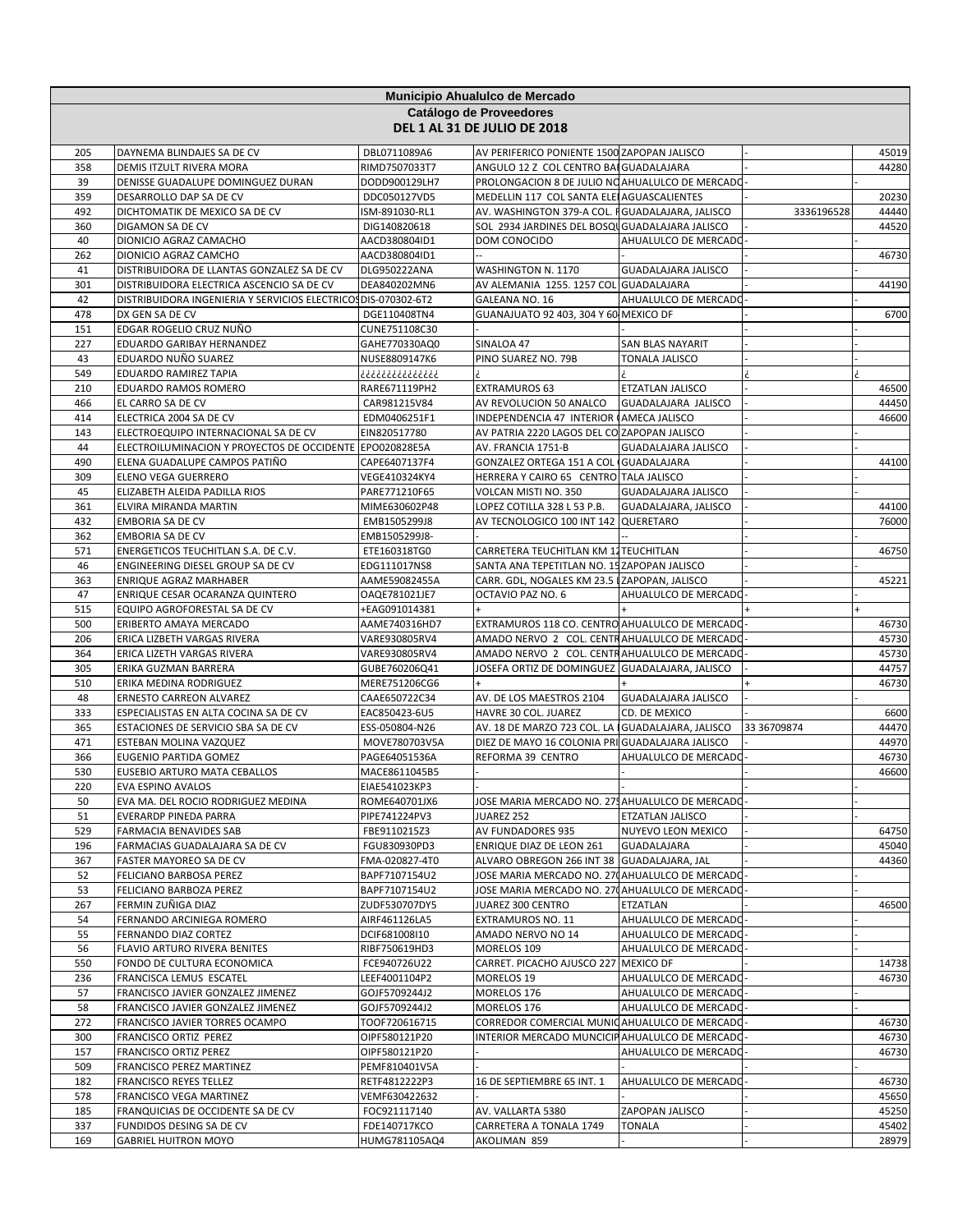|            | Municipio Ahualulco de Mercado<br>Catálogo de Proveedores<br><b>DEL 1 AL 31 DE JULIO DE 2018</b> |                                 |                                                                                     |                                  |              |                |  |
|------------|--------------------------------------------------------------------------------------------------|---------------------------------|-------------------------------------------------------------------------------------|----------------------------------|--------------|----------------|--|
|            |                                                                                                  |                                 |                                                                                     |                                  |              |                |  |
| 83         | <b>GABRIEL LEPE GUERRERO</b>                                                                     | LEGG7107291Z1                   | MANUEL ACUÑA NO. 40                                                                 | AHUALULCO DE MERCADO             |              |                |  |
| 451        | <b>GABRIEL OMAR RUIZ VEGA</b>                                                                    | RUVG940325TS5                   | LIMON 26                                                                            | <b>TALA JALISCO</b>              |              | 45300          |  |
| 303        | <b>GABRIELA TELLEZ ORTEGA</b>                                                                    | TEOG780109IQ6                   | AV CHAPULTEPEC 601 LOCALES GUADALAJARA                                              |                                  |              | 44190          |  |
| 59         | GANADERIA EDUARDO GARIBAY SPR DE RL                                                              | GEG971010539                    | <b>EXTRAMUROS NO. 389</b>                                                           | <b>ETZATLAN JALISCO</b>          |              |                |  |
| 162        | GAS LICUADO SA DE CV                                                                             | GLI800213-MA5                   | <b>CALLE 1 NO. 722</b>                                                              | GUDALAJARA, JALISCO              | 31451616     | 44940          |  |
| 421        | GASOLINERA BELIARJO SA DE CV<br>GASOLINERA CUDEA SA DE CV                                        | GBE-070716-332                  | PERIFERICO OTE 2330                                                                 | TONALA, JAL                      |              | 45405          |  |
| 497<br>368 | GASOLINERA EL RASTRO SA DE CV                                                                    | GCU-960226-TS3<br>GRA050121-TU5 | CALZADA GOBERNADOR CURIE GUADALAJARA, JAL.                                          |                                  |              | 44940          |  |
| 519        | GASOLINERA HUAXTLA, SA DE CV                                                                     | *GHU021204NK1                   |                                                                                     |                                  |              |                |  |
| 369        | GASOLINERA LOS ROBLES SA DE CV                                                                   | GRO-140530-F53                  | AV JUAN GIL PRECIADO 7611 COZAPOPAN, JALISCO                                        |                                  |              | 45203          |  |
| 60         | <b>GERARDO PEREZ MARTIN</b>                                                                      | PEMG780626A47                   | NEGRETE 58                                                                          | SAN JUANITO ESCOBEDO.            |              |                |  |
| 548        | <b>GERMANA FRANCO GONZALEZ</b>                                                                   | ******************              |                                                                                     |                                  |              |                |  |
| 61         | GESEDE GESTION Y SERVICIOS DEPORTIVOS SC DE RL GGS100330CU8                                      |                                 | STA MERCEDES NO. 5                                                                  | AHUALULCO DE MERCADO             |              |                |  |
| 177        | GILBERTO RUIZ HERNANDEZ                                                                          | RUHG770131000                   | AV DEL PUERTO S/N                                                                   | SAN BLAS, NAYARIT                |              | 63740          |  |
| 104        | GILDARDO OROZCO ARCIGA                                                                           | OOAG830621AL5                   | INDEPENDENCIA 153                                                                   | TONALA JALISCO                   |              |                |  |
| 547        | GOPRA, S.A. DE C.V.                                                                              | GOP090309830                    | CARRETERA SAN ISIDRO MAZATTLAJOMULCO DE ZUÑIGA                                      |                                  | 3337965201   | 45640          |  |
| 62         | GRACIELA OLIVA VIAZCAN REBOLLO                                                                   | VIRG520726PL7                   | GALILEO GALILEI 4128-A                                                              | ZAPOPAN JALISCO                  |              |                |  |
| 552        | <b>GRUPO CARLOMENA S.C.</b>                                                                      | *****************               |                                                                                     |                                  |              |                |  |
| 296        | GRUPO CIOSA S.A.P.I. DE CV                                                                       | GCI880513UL6                    | PASEO DEL VALLE 5131                                                                | ZAPOPAN JALISCO                  |              | 45010          |  |
| 370        | GRUPO EMPRESARIAL S.J. S.A. DE C.V.                                                              | GES021031BL9                    | MEZQUITAN 2563 MEZQUINTA GUADALARA JALISCO                                          |                                  |              | 44260          |  |
| 191        | GRUPO EMPRESARIAL TICAF SA DE CV                                                                 | GET1402077G4                    | NICOLAS COPERNICO 3850                                                              | ZAPOPAN JALISCO                  |              | 45070          |  |
| 242<br>371 | GRUPO FERRETERIA CALZADA SA DE CV<br>GRUPO GASTRONOMICO LA POSTA SA DE CV                        | GFC080612KG3<br>GGP-120117-1E6  | AV LAZARO CARDENAS 799 ZON GUADALAJARA<br>JOSE CURVO NO. 13 COL. CENTITEQUILA, JAL. |                                  |              | 44940<br>45000 |  |
| 334        | GRUPO HOTELERO EMPRESARIAL SA DE CV                                                              | GHE011026-2XA                   | AV. PASEO DE LA REFORMA 24 MEXICO D.F.                                              |                                  |              | 6040           |  |
| 327        | <b>GRUPO KARALE SA DE CV</b>                                                                     | GKA300808NP3                    | RIO COLCHOS 1784 ROSARIO IN GUADALAJARA                                             |                                  |              | 44890          |  |
| 449        | GRUPO MOTORMEXA GUADALAJARA SA DE CV                                                             | GMG090821RT0                    | AV VALLARTA 5051 COL. CAMI ZAPOPAN JALISCO                                          |                                  |              | 45040          |  |
| 198        | <b>GRUPO OCTANO SA DE CV</b>                                                                     | GOC9303301F4                    | LABERINTO NORTE 300 D                                                               | MORELIA MICHOACAN                |              |                |  |
| 425        | GRUPO PARISINA SA DE CV                                                                          | GPA-930101-QI7                  |                                                                                     |                                  |              |                |  |
| 184        | GRUPO PHILADELPHIA SA DE CV                                                                      | GPH980910-815                   | FRANCISCO DE QUEVEDO 334 OGUADALAJARA, JALISCO                                      |                                  |              | 44500          |  |
| 63         | GRUPO RAMARCA S DE RL DE CV                                                                      | GRA130315FZ2                    | FRANCISCO VAZQUEZ CORONA GUADALAJARA JALISCO                                        |                                  |              |                |  |
| 64         | GRUPO RESTAURANTEROEL LAGO SA DE CV                                                              | GRL0905081C1                    | LAS FUENTES NO. 5                                                                   | TEUCHITLAN JALISCO               |              |                |  |
| 65         | GRUPO RJX S DE RL DE CV                                                                          | GRJ1405089AA                    | CALLE 10 NO. 33                                                                     | ZAPOPAN JALISCO                  |              |                |  |
| 66         | GUDIÑO CARRILLO ADRIAN                                                                           | GUCA700918TK4                   | CEDROS NO. 19                                                                       | AHUALULCO DE MERCADO             |              |                |  |
| 465        | GUILLERMINA SOLEDAD RUIZ ARMEJO                                                                  | RUAG420414MC6                   | LOS ANGELES 85 COL SAN CARL GUADALAJARA JALISCO                                     |                                  |              | 44460          |  |
| 67         | <b>GUILLERMO CASTILLO ROBLES</b>                                                                 | CARG640406BIA                   | INTERIOR MERCADO NO. 15                                                             | AHUALULCO DE MERCADO             |              |                |  |
| 68         | GUILLERMO OROZCO OROZCO                                                                          | OOOG721030J38                   | CARR. EL REFUGIO SAN MARCO ETZATLAN JALISCO                                         |                                  |              |                |  |
| 203<br>172 | <b>GUSAVO ALBERTO ROMERO ROMERO</b><br><b>GUSTAVO ACOSTA BAYARDO</b>                             | RORA8407122X4<br>AOBG7603268P7  | OCAMPO 440<br>JUAREZ 21                                                             | ETZATLAN<br>AHULALULCO DE MERCAD |              | 46500<br>46730 |  |
| 69         | GUSTAVO SALVADOR GONZALEZ JIMENEZ                                                                | GOJG600711237                   | ALVARO OBREGO NO. 69                                                                | AHUALULCO DE MERCADO             |              |                |  |
| 297        | HACIENDA EL CARMEN & SPA SA DE CV                                                                | HCH0409029R2                    | RAMON DIAZ ORDAZ 2 EL CAHAHUALULCO DE MERCADO                                       |                                  |              | 46750          |  |
| 372        | HACIENDA EL CARMEN HOTEL & SPA SA DE CV                                                          | HCH0409029R2                    | RAMON DIAZ ORDAZ 2 EL CAHAHUALULCO DE MERCADO                                       |                                  |              | 46750          |  |
| 373        | HAZLO FACIL FERRETERO SA DE CV                                                                   | HFF1403279Z3                    | ISLA ALCATRAZ 2189 JARDINES GUADALAJARA JALISCO                                     |                                  |              | 44240          |  |
| 281        | HECTOR MANUEL PEREZ PARTIDA                                                                      | PEPH621014PH5                   | VALLARTA 2B COL LA ESPERAN AMECA JALISCO                                            |                                  |              | 46600          |  |
| 70         | HECTOR MANUEL SANCHEZ MARTA                                                                      | SAMH6212184K2                   | EXTRAMUROS NO. 283                                                                  | AHUALULCO DE MERCADO-            |              |                |  |
| 374        | <b>HERIBERTO HERNANDEZ PUGA</b>                                                                  | HEPH791129PV7                   | <b>GANTE 43 ANALCO</b>                                                              | GUADALAJARA                      |              | 44450          |  |
| 231        | <b>HIGINIO ROBLES RUIZ</b>                                                                       | RORH530528C1A                   | OCAMPO 432                                                                          | ETZATLAN JALISCO                 |              | 46730          |  |
| 266        | HILDA NAVARRO RODRIGUEZ                                                                          | NARH540818KW4                   | JOSE SALAZAR UREÑA JARDINE GUADALAJARA                                              |                                  |              | 46600          |  |
| 71         | HILDA PEREZ DELGADO                                                                              | PEDH4808032L7                   | MERCADO NO. 281                                                                     | AHUALULCO DE MERCADO             |              |                |  |
| 512        | HIRAM DANIEL LOPEZ BRIONES                                                                       | *************                   |                                                                                     |                                  |              |                |  |
| 152        | HIRAM MURILLO IRACHETA                                                                           | MUIH590321290                   | JAVIER MINA 223                                                                     |                                  |              | 46730          |  |
| 321<br>287 | HOSPITAL PEDRO LOZA SA DE CV<br><b>HUMBERTO BENAVIDES DELGADO</b>                                | HPL-710524-AV6<br>BEDH8012142KA | ESTEBAN LOERA 138 ZONA OBL GUADALAJARA, JALISCO<br>HIDALGO PONIENTE 918             | M. MADALENA JALISCO              | 33-3617-1290 | 44380<br>46470 |  |
| 375        | ICR, SA DE CV                                                                                    | ICR-930531-7G4                  | PASEO DE LOS HEROES 9911B CTIJUANA, BAJA CALIFORNIJ                                 |                                  |              | 22010          |  |
| 72         | <b>IGNACIO MARTINEZ RAMIREZ</b>                                                                  | MARI6305113K7                   | PINO SUAREZ 70                                                                      | AHUALULCO DE MERCADO             |              |                |  |
| 260        | <b>IGNACIO MAYORGA MARIN</b>                                                                     | MAMI630317PP2                   | GARDENIA 32 A                                                                       | ZAPOPAN                          |              | 45236          |  |
| 199        | <b>IGNACIO MAYORGA MARTIN</b>                                                                    | MAMI630317PP2                   | GARDENIA 32 A COL AGRICOLA ZAPOPAN                                                  |                                  |              | 45236          |  |
| 73         | IMPORTADORA URANGA SA DE CV                                                                      | IUR880411769                    | AV. MEXICO NO. 2643                                                                 | GUADALAJARA JALISCO              |              |                |  |
| 514        | <b>IMPRECPY SA DE CV</b>                                                                         | +IMP050728210                   |                                                                                     |                                  |              |                |  |
| 434        | INMOBILIARIA GRUPO METROPOLITAN SA DE CV                                                         | IGM800408MQ1                    | JUAREZ 105 COL CENTRO                                                               | SAN BLAS NAYARIT                 |              | 63740          |  |
| 74         | INSTITUTO DE INFORMACION ESTADISTICA Y GEOGRI IIE131208P37                                       |                                 | PIRULES NO. 71                                                                      | ZAPOPAN JALISCO                  |              |                |  |
| 376        | INSTITUTO DE INFORMACION, ESTADISTICA Y GEOG                                                     | IIE131208P37                    | AV PIRULES 71 CIUDAD GRANJ ZAPOPAN JALISCO                                          |                                  |              | 45010          |  |
| 469        | <b>INTERPARTES DIESEL</b>                                                                        | IDI040130676                    | AV COLON 2634 COL JARDINES GUADALAJARA JALISCO                                      |                                  |              | 44950          |  |
| 437        | IPF HUNTER SA DE CV                                                                              | IPF130805831                    | PASEO DE LOS ADOBES 1081 IN ZAPOPAN JALISCO                                         |                                  |              | 45010          |  |
| 306        | IRMA LETICIA MARTINEZ MALDONADO                                                                  | MAMI570111657                   | HERRERA Y CAYRO 4 CENTRO AHUALULCO DE MEXICO                                        |                                  |              | 46730          |  |
| 439        | ISRAEL AMEZQUITA PADILLA                                                                         | AEPI831211B70                   | JAVIER MINA 16-1 COL CENTRO SAN MARCOS                                              |                                  |              | 46540          |  |
| 284        | <b>ISRAEL ZARCO NAVARRO</b>                                                                      | ZANI821109PZ1                   | IZTACCIAUALTL 1789                                                                  | GUADALAJARA                      |              | 44290          |  |
| 442        | ITALIANA DE SUSPENSIONES SA DE CV                                                                | ISU970124-CP1                   | AV. NIÑOS HEROES 421 COL EL TLAQUEPAQUE, JALISCO                                    |                                  | 3838-1996    | 45560          |  |
| 431        | J GUADALUPE VALDEZ PULIDO                                                                        | VAPG590112ND8                   | GUAMUCHIL 401 COL BALCON ZAPOPAN                                                    |                                  |              | 45068          |  |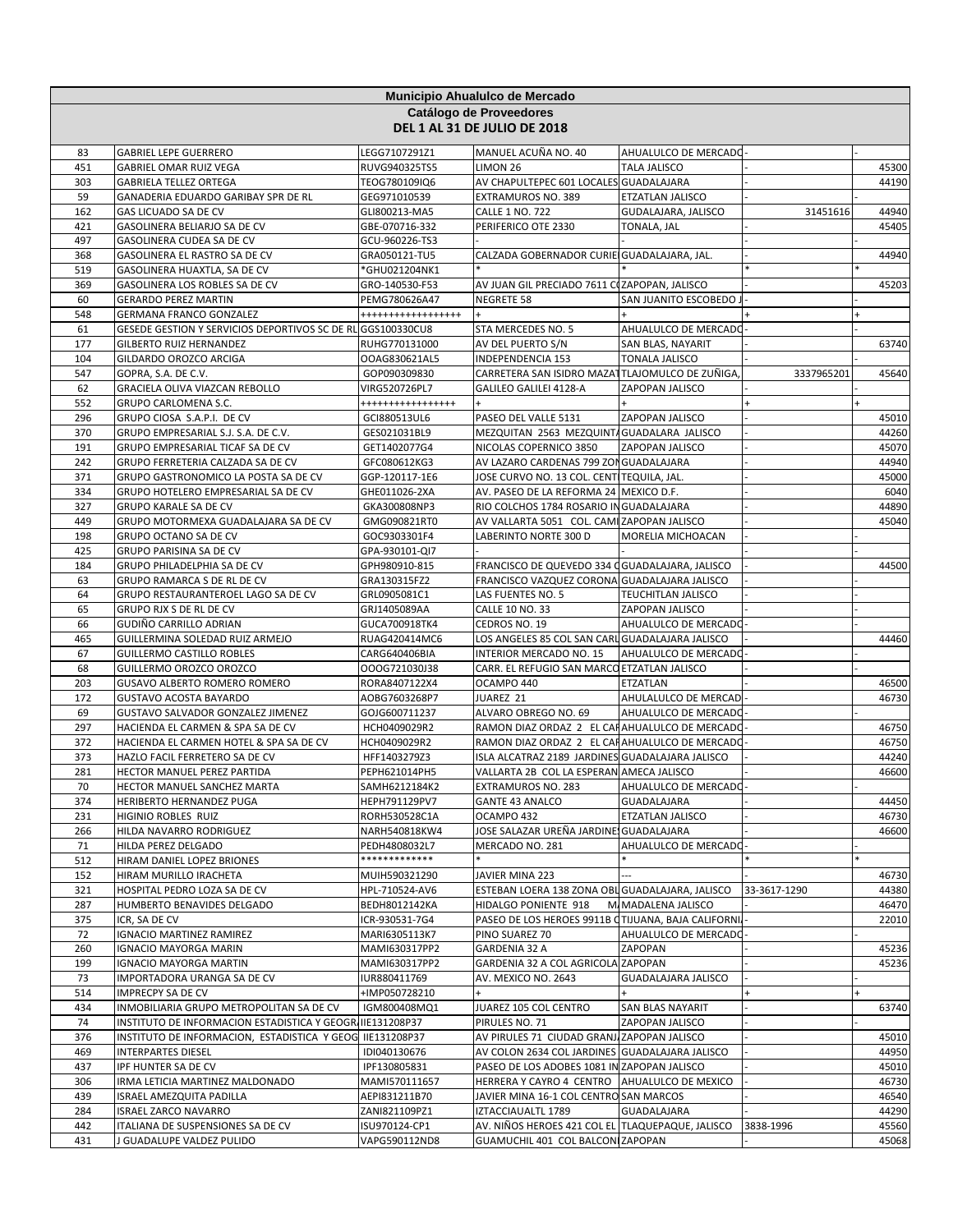|            | Municipio Ahualulco de Mercado                                   |                                       |                                                                                           |                                              |            |                |  |
|------------|------------------------------------------------------------------|---------------------------------------|-------------------------------------------------------------------------------------------|----------------------------------------------|------------|----------------|--|
|            |                                                                  |                                       | Catálogo de Proveedores                                                                   |                                              |            |                |  |
|            |                                                                  |                                       | <b>DEL 1 AL 31 DE JULIO DE 2018</b>                                                       |                                              |            |                |  |
| 454        | J. BARTOLOME JIMENEZ PADILLA                                     | JIPJ5908245U3                         | CARRETERA A NOGALES 143 LA ZAPOPAN JALISCO                                                |                                              |            | 45221          |  |
| 158        | J. SANTOS VILLAFUENTES DIAZ                                      | VIDS440206UI0                         |                                                                                           |                                              |            |                |  |
| 488        | JAIME JOSE DE LA ASUNCION CARVAJAL VILCHIS                       | CAVJ5106085X1                         | CARR. AMECA GUADALAJARA KAMECA JALISCO                                                    |                                              |            | 46600          |  |
| 291        | JAIME ROMERO LEON                                                | ROLJ701001U88                         | AMADO NERVO 14 COL. CENTR AHUALULCO DE MERCADO                                            |                                              |            | 46730          |  |
| 443        | JAIME TRINIDAD MONTAÑO SAINZ                                     | MOSJ380116-9C4                        | ALVARO OBREGON 201 COL. SA GUADALAJARA, JAL                                               |                                              |            |                |  |
| 76         | JAVIER CARDENAS IBARRA                                           | CAIJ6203276KA                         | JOSE MARIA MERCADO NO 292 AHUALULCO DE MERCADO                                            |                                              |            |                |  |
| 75         | JAVIER CARDENAS IBARRA                                           | CAIJ6203276KA                         | JOSE MARIA MERCADO NO 292 AHUALULCO DE MERCADO                                            |                                              |            |                |  |
| 180<br>226 | JESUS CORONADO BUELNA<br>JESUS DEL SALVADOR LOPEZ LOPEZ          | COBJ880409447<br>LOLJ760208QD9        | SANTOS DEGOLLADO                                                                          | 159                                          |            | 46730          |  |
| 145        | JESUS DOMINGUEZ MORALES                                          | DOMJ460912616                         | PROLONGACION 8 DE JULIO NUAHUALULCO DE MERCADO                                            |                                              |            | 46730          |  |
| 289        | JESUS FERNANDO SUAREZ ROMERO                                     | SURJ5509244Y2                         | ALLENDE 466 COL. CENTRP                                                                   | ETZATLAN, JALISCO                            |            | 46500          |  |
| 264        | JHAI REFACCIONES SA DE CV                                        | JRD1107079K8                          | CARRETERA NOGALE S9173 CO ZAPOPAN JALISCO                                                 |                                              |            | 45222          |  |
| 436        | JORGE ALBERTO GARCIA CASTILLEJO                                  | GACA870423DW8                         |                                                                                           |                                              |            |                |  |
| 283        | JORGE AMADO SANCHEZ                                              | SAJO800229JB1                         | COLON 259                                                                                 | ETZATLAN                                     |            | 46500          |  |
| 423        | JORGE AMANDO SANCHEZ                                             | SAJO-800229-JB1                       | COLON 259 COL CENTRO                                                                      | GUADALAJARA, JAL-                            |            | 46500          |  |
| 491        | JORGE ANTONIO ALACAL MAGAÑA                                      | AAMJ8710246B8                         | LOS ANGELES 585B COL. SAN C                                                               | GUADALAJARA, JALISCO                         | 3336193210 | 44460          |  |
| 166        | JORGE HUMBERTO SAAIB GOMEZ                                       | SAGJ521019EU2                         | MICHOACAN 52 CENTRO                                                                       | <b>SAN BLAS</b>                              |            | 63740          |  |
| 80<br>77   | JOSE SAUL FLORES ZEPEDA<br>JOSE ADRIAN FIGUEROA MONROY           | FOZS680731CM1<br>FIMA8009082X5        | JAZMIN NO 7<br>LAZARO CARDENAS NO. 37                                                     | AHUALULCO DE MERCADO<br>AHUALULCO DE MERCADO |            |                |  |
| 493        | JOSE ALBERTO CARO PATRICIO                                       | CAPA9307215H8                         |                                                                                           |                                              |            |                |  |
| 204        | JOSE ALBERTO ROMERO ROMERO                                       | RORA8407122X4                         | OCAMPO 440                                                                                | ETZATLAN                                     |            | 46500          |  |
| 78         | JOSE ANGEL BORBON GUTIERREZ                                      | BOGA560617TI5                         | CALLE LERDO NO. 292                                                                       | <b>TEPIC NAYARIT</b>                         |            |                |  |
| 502        | JOSE ANTONIO ARCINIEGA ROMERO                                    | AIRA5005277Q4                         |                                                                                           |                                              |            | 45058          |  |
| 194        | JOSE ANTONIO CASTAÑEDA DE LA ROSA                                | CARA600627RJ1                         | VALLE DE LOS GIRASOLES 2469 ZAPOPAN                                                       |                                              |            | 45138          |  |
| 202        | JOSE ANTONIO PEREZ BLANCO                                        | PEBA6707021P4                         | ALDAMA 369                                                                                | ETZATLAN                                     |            | 46500          |  |
| 79         | JOSE DANIEL VELA JAIME                                           | VEJD790212GE7                         | AV. CRUZ DEL SUR 2605                                                                     | GUADALAJARA JALISCO                          |            |                |  |
| 224        | JOSE DE JESUS ARMEJO SALAZAR                                     | AESJ650805EY8                         | AV FERROCARRIL 123                                                                        | AMECA, JALISCO                               |            | 46600          |  |
| 576        | JOSE DE JESUS BRAVO TORRES                                       | BATJ790903SU0                         |                                                                                           |                                              |            | 44440          |  |
| 542<br>527 | JOSE DEL REFUGIO AMEZCUA PUENTES<br>JOSE MANUEL GONZALEZ MERCADO | AEPR9601296W4<br>GOMM530310FE9        |                                                                                           |                                              |            | 45070<br>44100 |  |
| 415        | JOSE MARTIN GARICA MELENDEZ                                      | GAMM6310158L2                         | MIGUEL ALLEDE 39 DIEZ DE MA MEXICO DF                                                     |                                              |            | 15290          |  |
| 429        | JOSE OCTAVIO GONTEZ GARCIA                                       | GOGO8108059NO                         | POLONGACION LOPEZ MATEOS ZAPOPAN JALISCO                                                  |                                              |            | 45238          |  |
| 243        | JOSE VALENTIN PACHECO GRACIA                                     | PAGV881004-TS4                        | JOSE FERNANDEZ ROJAS 3740-4 GUADALAJARA, JALISCO                                          |                                              |            | 44860          |  |
| 298        | JOSE4 DANIEL SANCHEZ GARCIA                                      | SAGJ760414AL9                         | PASEO DE LA NORIA 408 LA NOTLAJOMULCO                                                     |                                              |            | 45640          |  |
| 163        | JOSEFINA DELGADO FLORES                                          | DEFJ551130EX9                         | 5 DE MAYO 80                                                                              | AHUALULCO DE MERCADO                         |            | 46730          |  |
| 377        | JUAN CARLOS ARCINIEGA PEREZ                                      | AIPJ851121EB9                         | JOSE MARIA MERCADO NO. 271 AHUALULCO DE MERCADO                                           |                                              |            | 46730          |  |
| 516        | JUAN CARLOS LOPEZ TRUJILLO                                       | LOTJ711229FM2                         |                                                                                           |                                              |            |                |  |
| 513<br>244 | JUAN CARLOS MACIAS ISLAS                                         | ****************<br>SAGJ760414AL9     | PASEO DE LA NORIA COL. LA NOTLAJOMULCO DE ZUÑIGA                                          |                                              |            | $+$            |  |
| 569        | JUAN DANIEL SANCHEZ GARCIA<br>JUAN ENRIQUE BAUTISTA ESPARZA      | BAEJ6902203L8                         |                                                                                           |                                              |            | 45640<br>46730 |  |
| 81         | JUAN FELIPE GONZALEZ OLMOS                                       | GOOJ770510GF5                         | FERNANDO MONTES DE OCA N TLAJOMULCO DE ZUÑIGA                                             |                                              |            |                |  |
| 82         | JUAN FRANCISCO ARCINIEGA HERNANDEZ                               | AIHJ440524H39                         | JOSE MARIA MERCADO NO 27 AHUALULCO DE MERCADO                                             |                                              |            |                |  |
| 329        | JUAN JOSE ARTEAGA BAÑUELOS                                       | AEBJ8104271W5                         | GUADALUPE 2074 ARENALES 1ZAPOPAN JALISCO                                                  |                                              |            | 45066          |  |
| 378        | JUAN MURO RODRIGUEZ                                              | MURJ631108UK7                         | HIDALGO PONIENTE 774 COL LI MAGDALENA JALISCO                                             |                                              |            | 46470          |  |
| 324        | JUAN PABLO PORTUGAL VEGA                                         | POVJ790725DQ5                         | LUIS MORENO 14                                                                            | LAGOS DE MORENO JALIS                        |            | 47400          |  |
| 207        | JUAN PABLO RODRIGUEZ CORTES                                      | ROCJ900123EU0                         | <b>RUISEÑOR 1109 INT 309</b>                                                              | GUADALAJARA                                  |            | 44910          |  |
| 179<br>534 | JUANA INES PARTIDA GARCIA<br>JULIO ALBERTO RAMOS DE LA MORA      | PAGJ850830HA8<br>******************** | FLORENCIA 2/8 COL. SANTA AN TLAJOMULCO DE ZUÑIGA,                                         |                                              |            | 45650          |  |
| 379        | JULIO CESAR DE ALBA CAMPOS                                       | AACJ-701212-3L8                       | COLONIAS 681 COL. MODERNA GUADALAJARA, JALISCO                                            |                                              |            | 44190          |  |
| 499        | JULIO CESAR RICO RAMIREZ                                         | RIRJ750711973                         | CORONEL M BRIZUELA 17                                                                     | AHUALULCO DE MERCADO-                        |            | 46730          |  |
| 247        | JULIO OSCAR DE ALBA CAMPOS                                       | AACJ7012123L8                         | COLINAS 681 COL MODERNA                                                                   | GUADALAJARA, JALISCO                         |            | 44190          |  |
| 257        | JUVENTINO GONZALEZ SANTANA                                       | GOSJ530918JX7                         | JAVIER MINA 220                                                                           | AHUALULCO DE MERCADO                         |            | 46730          |  |
| 271        | KARINA LETICIA ZAMORA GONZALEZ                                   | ZAGK821104BW8                         | ALVARO OBREGO 586 A                                                                       | GUADALAJARA JALISCO                          |            | 44360          |  |
| 270        | KARLA MARIBEL LOVERA MARTINEZ                                    | LOMK890330U42                         | ALVARO OBREGON 506 A                                                                      | GUADALALAJARA                                |            | 44360          |  |
| 380        | KEOPS COMPUTERS MEXICO SA DE CV                                  | KCM080226C37-                         |                                                                                           |                                              |            |                |  |
| 197        | LABORAORIO DE INMUNOLOGIA CLINICA SA DE CV                       | LIC0608511C4A<br>LJU821006T53         | JUSO SIERRA 2821 P.B. VOL VALGUADALAJARA                                                  |                                              |            | 44690          |  |
| 381<br>181 | LABORATORIOS JULIO SA DE CV<br>LAURA REBECA OROZCO TORRES        | OOTL740920PC4                         | COLON 125<br>ISLA SALINA 2102 COL JARDINI GUADALAJARA                                     | <b>GUADALAJARA JALISCO</b>                   |            | 44100<br>44950 |  |
| 249        | LAURA REBECA OROZCO TORRES                                       | OOTL740920PC4                         | ISLA SALINAS 2012 JARDINES DI GUADALAJARA                                                 |                                              |            | 44950          |  |
| 282        | LEON BELLO CASTRO                                                | BECL370411BE6                         | LA CRUZ 15 COL SAN JUAN DE TALA JALISCO                                                   |                                              |            | 45331          |  |
| 211        | <b>LEONOR ROSAS BAYARDO</b>                                      | ROBL690616FF4                         | CARRETERA AHUALULCO LA ES AHUALULCO DE MERCADO                                            |                                              |            | 46730          |  |
| 475        | LIBRERIA PORRUA HERMANOS Y CIA. SA DE CV                         | LPH510514IQ7                          | REPUBLICA DE ARGENTINA 15 CCUAHUTEMOC MEXICO D -                                          |                                              |            | 6020           |  |
| 560        | LIBRERIAS GONVILL SA DE CV                                       | LGO840413SD2                          |                                                                                           |                                              |            | 44190          |  |
| 424        | LILIA OROZCO GUERRA                                              | IIGL-530409-497                       |                                                                                           |                                              |            |                |  |
| 566        | LONAS Y ETIQUETAS SA DE CV                                       | LET070607RJ1                          |                                                                                           |                                              |            | 45037          |  |
| 430<br>84  | LUCINA ROBLES VALDEZ<br>LUCORT RECUBRIMIENTOS CERAMICOS 2014     | ROVL6301055AA<br>LRC031112G81         | EULOGIO PARRA 2230 COL LAD GUADALAJARA JAL<br>CARRETERA A SALTILLO NO. 211ZAPOPAN JALISCO |                                              |            | 44600          |  |
| 161        | LUIS ALBERTO NAVARRO GARCIA                                      | NAGL800820GW7                         | DR. OLIVA 90                                                                              | AHUALULCO DE MERCADO-                        |            | 46730          |  |
|            |                                                                  |                                       |                                                                                           |                                              |            |                |  |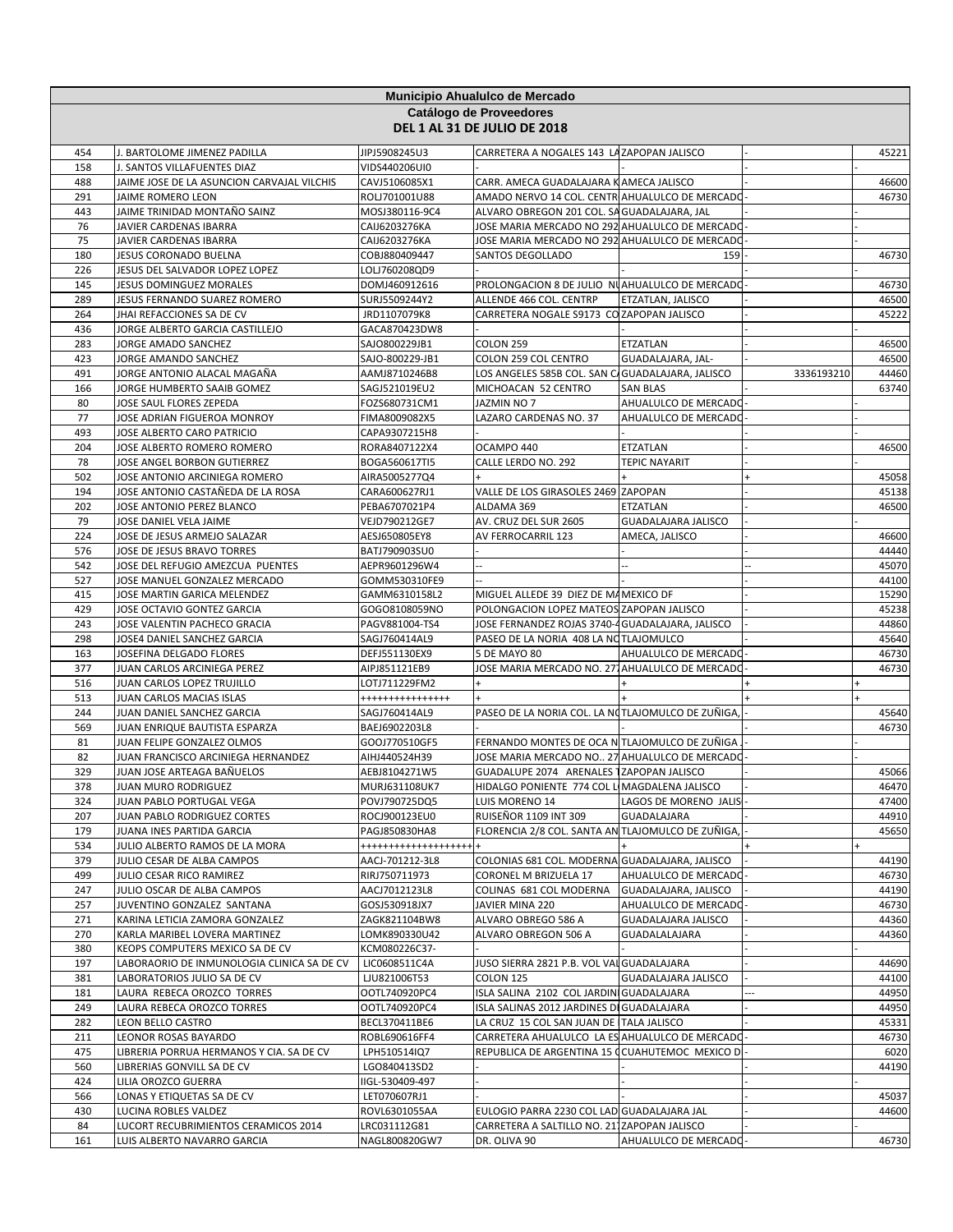| Municipio Ahualulco de Mercado |                                                                        |                                 |                                                                   |                            |            |                |
|--------------------------------|------------------------------------------------------------------------|---------------------------------|-------------------------------------------------------------------|----------------------------|------------|----------------|
|                                |                                                                        |                                 | Catálogo de Proveedores                                           |                            |            |                |
|                                |                                                                        |                                 | <b>DEL 1 AL 31 DE JULIO DE 2018</b>                               |                            |            |                |
| 382                            | LUIS ANTONIO OSIO GUERRERO                                             | OIGL881203GL4                   | SIERRA MORENA 470 COL INDEGUADALAJARA                             |                            |            | 44340          |
| 215                            | LUIS DURAN GONZALEZ                                                    | DUGL480717NP9                   |                                                                   | AHUALULCO DE MERCADO       |            | 44730          |
| 383                            | LUIS ENRIQUE ALCAZAR PADILLA                                           | AAPL770714L18                   | CORONEL CALDERON 648 COL. GUADALAJARA, JALISCO                    |                            |            | 44280          |
| 176<br>570                     | LUIS JESUS ZARATE MEDINA<br>LUIS ROBERTO RUEDA MONTOYA                 | ZAML740317000<br>RUML5011087G0  | CIRUELOS 172                                                      | TONALA, JALISCO            |            | 45417<br>44180 |
| 85                             | LUZ ANGELICA GUTIERREZ BECERRA                                         | GUBL700602IL8                   | JOSEFA ORTIZ DE DOMINGUEZ AHUALULCO DE MERCADO                    |                            |            |                |
| 561                            | LUZ EMITIDA POR DIOD OS DE MEXICO SA DE CV                             | LED111208H83                    | PASEO DE ESTELA 20                                                |                            |            | 28978          |
| 292                            | LUZ LETICIA LOPEZ AQUINO                                               | LOAL710503H69                   | JAVIER MINA 16 COL.CENTRO                                         | AHUALULCO DE MERCADO       |            | 46730          |
| 156                            | MA ANTONIA NUÑEZ GOMEZ                                                 | NUGA590509CL2                   | MORELOS 137                                                       | AHUALULCO DE MERCADO       |            | 46730          |
| 229                            | MA DE JESUS OROZCO ZAMUDIO                                             | 00ZJ631224AN9                   |                                                                   |                            |            |                |
| 506                            | MA DEL RUBI VIDRIO GARCIA                                              | VIGR731006R75                   |                                                                   |                            |            |                |
| 520<br>384                     | MA ELENA VENEGAS PEREZ<br>MA LUISA ANSALDO AVILA                       | VEPE6107066U3<br>AAAL541222JFA  | SUSANA GOMEZ PALAFOX 5431 ZAPOPAN, JALISCO                        |                            |            | 45079          |
| 256                            | MA. ANTONIA NUÑEZ GOMEZ                                                | NUGA590509CL2                   | MORELOS 137                                                       | AHUALULCO DE MERCADO       |            | 46730          |
| 441                            | MA. DE LA LUZ BUENROSTRO SOLORZANO                                     | BUSL670510PQA                   | RIO TOMATLAN 552 INT A COL TLAQUEPAQUE                            |                            |            | 45590          |
| 473                            | MA. DEL RAYO ZAMBRANO DIAZ                                             | ZADR640517N54                   | HERRERA Y CAIRO 78                                                | AHUALULCO DE MERCADO       |            | 46730          |
| 86                             | MA. ELENA PEREZ SOLORIO                                                | PESE461031FQ3                   | JOSEFA ORTIZ DE DOMINGUEZ AHUALULCO DE MERCADO                    |                            |            |                |
| 573                            | MA. LUISA ANSALDO AVILA                                                | AAAL541222JFA                   | SUSANA GOMEZ PALAFOX 5431 ZAPOPAN                                 |                            |            | 46730          |
| 518                            | MACEDONIO MOISES SIERRA MURO                                           | SIMM810720AH3                   |                                                                   |                            |            |                |
| 556<br>88                      | MAGUCE SA DE CV<br>MANUEL ANONIO PALOMO ACEVEDO                        | MAG150311Q80<br>PAAM860409BJ6   | <b>VOLCAN USULUAN 55</b>                                          | <b>GUADALAJARA JALISCO</b> |            | 45402          |
| 87                             | MANUEL ANONIO PALOMO ACEVEDO                                           | PAAM860409BJ6                   | <b>VOLCAN USULUAN 55</b>                                          | <b>GUADALAJARA JALISCO</b> |            |                |
| 89                             | MARCO ANTONIO AVILA RAMIREZ                                            | AIRM731127PJ5                   | SAB CARLOS NO. 31                                                 | TLAQUEPAQUE JALISCO        |            |                |
| 312                            | MARCO ANTONIO FERNANDEZ LLAMAS                                         | FELM890905IZ8                   |                                                                   |                            |            |                |
| 385                            | MARGARITO SANCHE LOPEZ                                                 | SALM660410AG3                   | CARRETERA EL VERDE 2100 COLEL SALTO, JALISCO                      |                            |            | 45694          |
| 160                            | MARIA CELINA BARAJAS SALDATE                                           | BASC690809S53                   | JAVIER MINA 1                                                     | AHUALULCO DE MERCADO       |            | 46730          |
| 90                             | MARIA DE LA LUZ MUÑOZ                                                  | PEML750615FN8                   | HERRERA Y CAIRO 6                                                 | AHUALULCO DE MERCADO       |            |                |
| 91<br>416                      | MARIA DE LA LUZ PEREZ MUÑOZ<br>MARIA DE LOS ANGELES MARTINEZ ESCAMILLA | PEML750615FN8                   | HERRERA Y CAIRO 6<br>PLAYA VILLA DEL MAR 16B COL MEXICO DF        | AHUALULCO DE MERCADO       |            | 8830           |
| 577                            | MARIA DEL CARMEN SANTOYO LOZANO                                        | MAEA540802JB8<br>SALC660614C61  | AV JAVIER MINA INT MERCADO GUADALAJARA                            |                            |            | 44360          |
| 504                            | MARIA DEL ROCIO CAMARENA FIGUEROA                                      | CAFR840424684                   |                                                                   |                            |            |                |
| 450                            | MARIA DEL SOCORRO GARCIA GOMEZ                                         | GAGS7106273V0                   | MANUEL ACUÑA 55 CENTRO                                            | AHUALULCO DE MERCADO       |            | 46730          |
| 503                            | MARIA EL ROCIO CAMARENA FIGUEROA                                       | CAFR840424684                   |                                                                   |                            |            | 45020          |
| 189                            | MARIA ELSA ESPARZA TADEO                                               | EATE631019ET1                   | JAVIER MINA 90                                                    | AHUALULCO                  |            | 46730          |
| 92                             | MARIA ENGRACIA GUTIERREZ PRECIADO                                      | GUPE6003155P7                   | PROLONGACION 5 DE MAYO NI AHUALULCO DE MERCADO                    |                            |            |                |
| 458<br>93                      | MARIA ESPERANZA RAMIREZ LOPEZ<br>MARIA ESPINOZA HUERTA                 | RALE420505P85<br>EIHM5402017EA  | CALZADA DEL EJERCITO 13711 AGUADALAJARA JAL<br>SAN MARTIN NO. 525 | <b>TLAQUEPAQUE JALISCO</b> |            | 44430          |
| 94                             | MARIA EUGENIA LOPEZ RUIZ                                               | LORE-581223-PZA                 | <b>ESTEBAN ALATORRE 653</b>                                       | GUADALAJARA JALISCO        |            |                |
| 213                            | MARIA GEORGINA REYES MARES                                             | MARG760315JN2                   | ALDAMA 46                                                         | GUADALAJARA                |            | 44250          |
| 240                            | MARIA GUADALUPE NUÑO CORONA                                            | NUCG7409038D3                   | MORELOS 342                                                       | AHUALULCO DE MERCADO       |            | 46730          |
| 533                            | MARIA GUADALUPE RAMIRREZ LOPDZ                                         | RALG781218955                   |                                                                   |                            |            |                |
| 531                            | MARIA GUADALUPE RIVERA MORA                                            | RIMG710212II9                   | ANGULO 12 Z                                                       | GUADALAJARA JAL            |            | 44280          |
| 165                            | MARIA GUADALUPE VIZCARRA ROBLES                                        | VIRG921006BS1                   |                                                                   |                            |            |                |
| 310<br>386                     | MARIA ISABEL NUÑEZ CHAVARIN<br>MARIANA AGRAS ORTIZ                     | NUCI910619960<br>AAOM870122-GA3 |                                                                   |                            |            | 46730          |
| 233                            | MARICELA VALENCIA DELGADILLO                                           | VADM740604L29                   | H. ROMERO 22 B CENTRO                                             | AMECA JAL.                 |            | 46600          |
| 387                            | MARIO BECERRIL SANDOVAL                                                | BESM730410PK5                   | CERRO DEL TORTUGUERO 154 (TLAJOMULCO DE ZUÑIGA                    |                            |            | 45653          |
| 388                            | MARIO ESAU BECERRIL TALAVERA                                           | BETM960120987                   | FRANCISCO I. MADERO 427 CIGUADALAJARA                             |                            |            | 44100          |
| 307                            | MARIO ROMERO REYES                                                     | RORM-451101--                   | MERCADO 50 COL. CENTRO                                            | AHUALULCO DE MERCADO       |            | 46730          |
| 232                            | MARISARCOS DE GUADALAJARA SA DE CV                                     | MGU970125UBA                    | CALZADA LAZARO CARDENAS 3ZAPOPAN JALISCO                          |                            |            | 45040          |
| 95                             | MARTHA CRUZ ALVAREZ VALDEZ                                             | AAVM500929PF3                   | JUAREZ 117                                                        | SAN BLAS NAYARIT           |            |                |
| 528<br>246                     | MARTHA ELODIA LEDEZMA MARTINEZ<br>MARTHA LAURA DIAZ LEPE               | LEMM7302236J9<br>DILM6104146U0  | AMADO NERVO 6                                                     | AHUALULCO DE MERCADO       |            | 46760<br>46730 |
| 285                            | MARTHA LUCIA REOS RUIZ                                                 | RERM780401839                   | MESA CENTRAL 757 SAN VICN GUADALAJARA JALISCO                     |                            |            | 44330          |
| 192                            | MARTIN CHAVEZ UREÑA                                                    | CAUM660414BT1                   | ESMERALDA 2194                                                    | <b>GUADALAJAR</b>          |            | 44550          |
| 96                             | MARTIN HERRERA HILDA BERENICE                                          | MAHH8102266U4                   | JESUS URUETA 1423-A                                               | <b>GUADALAJARA JALISCO</b> |            |                |
| 295                            | MAYOREO DE AUTOPARTES Y ACEITES SA DE CV                               | MAA061019Q87                    | LIBERTAD 39 INT 18 MEXICALZI GUADALAJARA                          |                            |            | 44180          |
| 389                            | MAYOREO DE REFRIGERACION Y MAQUINAS SA DE C MRM-001124-2W2             |                                 | MEXICALZINGO 1895 COL. AME GUADALAJARA, JALISCO                   |                            | 3338255964 | 44160          |
| 230                            | MEOSA CONSTRUCCIONES SA DE CV                                          | MCO0410289C6                    | FUNDIDOR 5984 COL ARTESAN TLAQUEPAQUE JAL.                        |                            |            | 45598          |
| 517<br>168                     | MGUEL ANGEL RODRIGUEZ CASTILLO<br>MIGUEL ANGEL ARCINIEGA PEREZ         | ROCM830322FM6<br>AIPM780323NS9  | PRIVADA GALEANA 28                                                | AHUALULCO DE MERCADO       |            | 46730          |
| 455                            | MIGUEL ANGEL BELLO CAMACHO                                             | BECM6907078Q9                   | LA CRUZ 15 SAN JUAN DE LOS A TALA JALISCO                         |                            |            | 45301          |
| 325                            | MIGUEL ANGEL CORDERO ESPARZA                                           | COEM8208218D4                   |                                                                   |                            |            |                |
| 532                            | MIGUEL ANGEL RODRIGUEZ CASTILLO                                        | ROCM830322FM6                   |                                                                   |                            |            | 46730          |
| 293                            | MIGUEL ANGEL SANTIBAÑEZ BAUTISTA                                       | SABM780131GQ8                   | VELISARIO DOMINGUEZ 2577 LI GUADALAJARA, JALISCO                  |                            |            | 44300          |
| 316                            | MIGUEL OSWALDO CORDERO ESPARZA                                         | COEM8208218D4                   |                                                                   |                            |            | 46730          |
| 97                             | MINISUPER LA GUADALUPANA S DE RL                                       | MGU051121QFA                    | JUAREZ 75                                                         | AHUALULCO DE MERCADO       |            |                |
| 564                            | MIOGUEL ANGEL RODRIGUEZ CASTILLO                                       | ROCM830322FM6                   | AHUALULCO DE MERCADO JALI AHUALULCO DE MERCADO                    |                            |            | 46730          |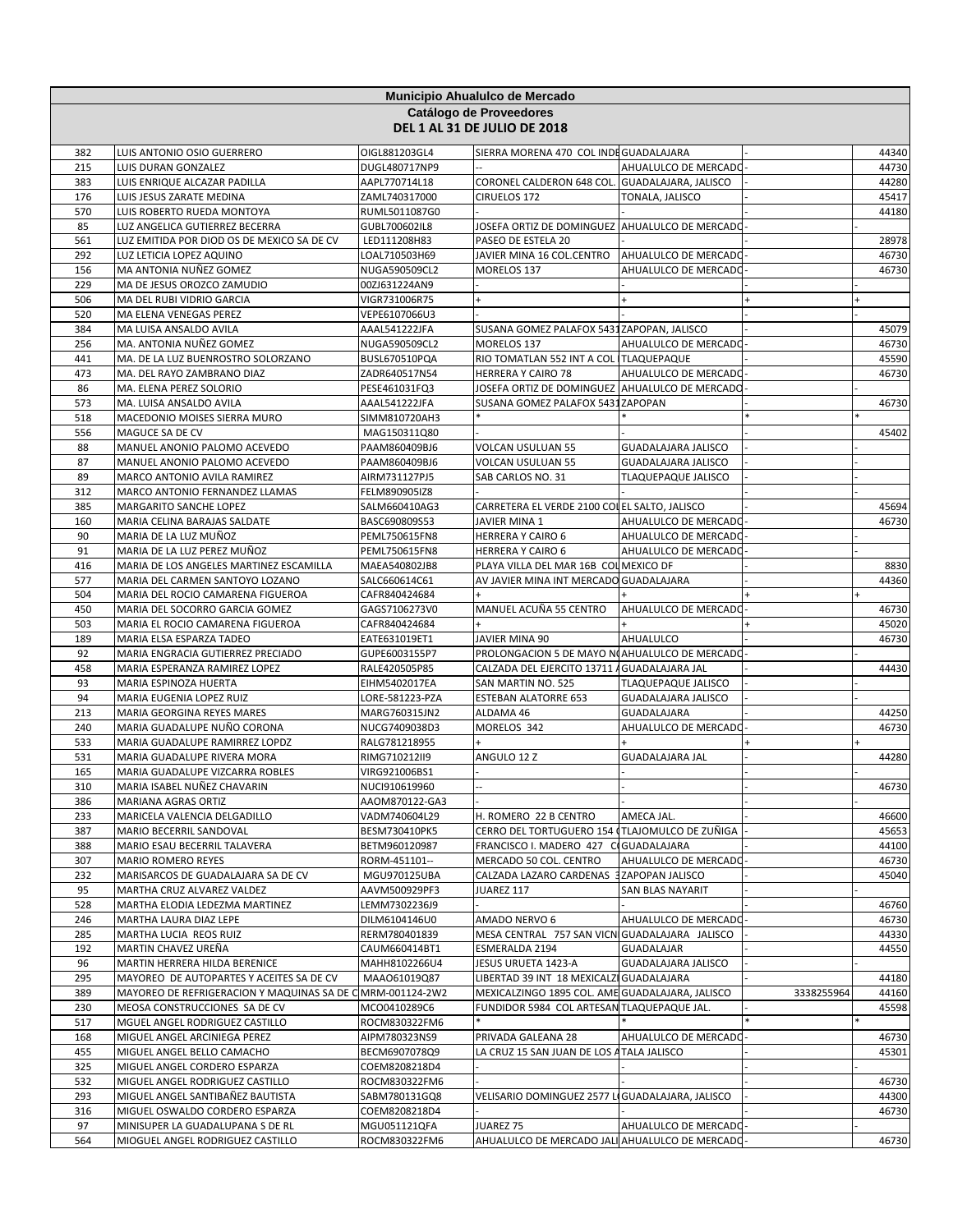|            |                                                                                                                     |                                | Municipio Ahualulco de Mercado                                                                   |                                     |  |                |  |  |
|------------|---------------------------------------------------------------------------------------------------------------------|--------------------------------|--------------------------------------------------------------------------------------------------|-------------------------------------|--|----------------|--|--|
|            | Catálogo de Proveedores                                                                                             |                                |                                                                                                  |                                     |  |                |  |  |
|            |                                                                                                                     |                                | <b>DEL 1 AL 31 DE JULIO DE 2018</b>                                                              |                                     |  |                |  |  |
| 209        | MOB CONEXIONES DE PVC SA DE CV                                                                                      | MCP0105213Y8                   | AV VALLARTA 2829 INT 2 SANT/TLAQUEPAQUE JAL                                                      |                                     |  | 45601          |  |  |
| 171        | MOISES ISRAEL PINEDA PARRA                                                                                          | PIMM800728VB8                  |                                                                                                  |                                     |  | 46730          |  |  |
| 464        | MORPHOS CLINICA GRAFICA S DE RL DE CV                                                                               | MCG090902413                   | ALLENDE 221 PTE                                                                                  | <b>TOTOTLAN JALISCO</b>             |  | 47730          |  |  |
| 265        | MUNICIPIO DE AHUALULCO DE MERCADO JALISCO                                                                           | MAM850101QE3                   | DR GONZALEZ MADRID 11                                                                            | AHUALULCO DE MERCADO                |  | 46730          |  |  |
| 98<br>477  | NANOS TOTAL CARE SA DE CV<br>NEGOZZIARE S DE RL DE CV                                                               | NTC131107FU9<br>NEG071207LW6   | PRIVADA MEXICO 139<br>MOLINA 59 COL CENTRO                                                       | AHUALULCO DE MERCADO<br>GUADALAJARA |  | 44100          |  |  |
| 563        | NORBERTO VERGARA ARANA                                                                                              | VEAN720922SUB                  |                                                                                                  |                                     |  |                |  |  |
| 99         | NORMA SOFIA DEL PILAR VEGA VAZQUEZ                                                                                  | VEVN830528QYO                  | PERIFERICONORTE 1087                                                                             | <b>ZAPOPAN JALISCO</b>              |  |                |  |  |
| 299        | NPMPROFESIONISTAS ASOCIADOS                                                                                         | NPA1209282L8                   | PASEO DE LA CIMA 3609 COL LZAPOPAN JALISCO                                                       |                                     |  | 45129          |  |  |
| 100        | NUEVA WALMART DE MEXICO S DE RL DE CV                                                                               | NWM9709244W4                   | NEXTENGO NO. 78                                                                                  | DISTRITO FEDERAL MEXICO             |  |                |  |  |
| 255<br>472 | NURP CONSTRUCTORA S DE RL DE CV<br>OFELIA ALVAREZ GRAGEDA                                                           | NCO111130NK5                   | JUAREZ 59<br><b>CENTRO</b><br>EMILIO CARRANZA 227 COL CE AHUALULCO DE MERCADO                    | AHUALULCO DE MERCADO                |  | 46730<br>46730 |  |  |
| 101        | OFFICE DEPOT MEXICO SA DE CV                                                                                        | AAGO470725BC3<br>ODM950324V2A  | JUAN SALVADOR AGRAZ 101                                                                          | <b>DISTRITO FEDERAL</b>             |  |                |  |  |
| 481        | OMAR AGUIRRE MENDOZA                                                                                                | AUMO730202SY7                  | AV. GUADALAJARA 50 LA VENT/ZAPOPAN JALISCO                                                       |                                     |  | 45221          |  |  |
| 102        | OMAR VILLA RODRIGUEZ                                                                                                | VIRO840323346                  | ABASOLO NO. 62                                                                                   | AHUALULCO DE MERCADO                |  |                |  |  |
| 103        | OPENING BUSINESS COMERCIALIZADORA SA DE CV                                                                          | OBC100524622                   | PEDRO LOZA NO. 731                                                                               | GUADALAJARA JALISCO                 |  |                |  |  |
| 446        | OPERADORA DE FRANQUICIAS ALSEA SAPI DE CV                                                                           | OFA-9210138U1                  |                                                                                                  |                                     |  |                |  |  |
| 190        | OPERADORA OMX SA DE CV                                                                                              | OOM960429832                   | PROLONGACION REFORMA 123 SANTA FE CUAJIMALPA DF<br>CORONEL CALDERON 777 COL EGUADALAJARA JALISCO |                                     |  | 5348           |  |  |
| 541<br>522 | ORGANISMO PUBLICO DESCENTRALIZADO HOSPITAL 0PO9704109Y3<br>ORGANIZACION MUNDO INFANTIL INTERNACIONAL 1+0MI130211QR3 |                                |                                                                                                  |                                     |  | 4280           |  |  |
| 390        | ORNELAS MAQUINAS DE COSER SA DE CV                                                                                  | OMC900613FY5                   | REVOLUCION 561 ANALCO                                                                            | <b>GUADALAJARA JALISCO</b>          |  | 44450          |  |  |
| 419        | OSCAR DANIEL ARAMBULA LECHUGA                                                                                       | AALO891015KU5                  | CALZADA DE EJERCITO 1305 QU GUADALAJARA                                                          |                                     |  | 44430          |  |  |
| 391        | OSCAR GUTIERREZ SALCEDO                                                                                             | GUSO-800425-3B3                | AV. DEL FEDERALISMO SUR 812 GUADALAJARA, JALISCO                                                 |                                     |  | 44190          |  |  |
| 188        | OSCAR RAFAEL GUEVARA RIVERA                                                                                         | GURO740405HA5                  | JUAREZ 328                                                                                       | ETZATLAN                            |  | 46500          |  |  |
| 290        | OSWALDO MANUEL HERNANDEZ RAMIREZ                                                                                    | HERO820627PY8                  | ALVARO OBREGON 179                                                                               | AHUALULCO DE MERCADO                |  | 46730          |  |  |
| 294<br>105 | PAGINA TRES SA<br>PANORAMA SA DE CV                                                                                 | PTR980813TT8<br>OAB830701NF1   | CALZADA DEL AGUILA 81 - Z CO GUADALAJARA<br>J GUADALUPÉ ZUNO 2045                                | GUADALAJARA JALISCO                 |  | 44190          |  |  |
| 526        | PARTES, UNIDADES LUMINICAS Y HERRAJES NACION ++++++++++++++                                                         |                                |                                                                                                  |                                     |  |                |  |  |
| 392        | PATRICIA MARGARITA GONZALEZ SALAZAR                                                                                 | GOSP640611526                  | TAMAULIPAS 1293 COL SAN M GUADALAJARA JALISCO                                                    |                                     |  | 44260          |  |  |
| 106        | PATRICIA MIRELLA GUZMAN ACEVES                                                                                      | GUAP740430V75                  | HIDALGO 432                                                                                      | <b>TONALA JALISCO</b>               |  |                |  |  |
| 167        | PEDRO DIAZ BOLAÑOS                                                                                                  | DIBP700104Q62                  | AV MEXICO 50 CENTRO                                                                              | AHUALULCO DE MERCADO                |  | 46730          |  |  |
| 155        | PEDRO NUÑO RODRIGUEZ                                                                                                | NERP790310957                  | JUAREZ 59                                                                                        | AHUALULCO DE MERCADO                |  | 46730          |  |  |
| 193<br>107 | PEDRO SANCHEZ MARTINEZ<br>PEREZ GONGORA Y ASOCIADOS SC                                                              | SAMP491110970<br>PGA930201MI6  | CTO DE LAS FLORES 25<br>DR. COSS NO. 623 SUR                                                     | ZAPOAPN<br>MONTERREY NUEVO LEON     |  | 45202          |  |  |
| 108        | PEREZ GONGORA Y ASOCIADOS SC                                                                                        | PGA930201MI6                   | DR. COSS NO. 623 SUR                                                                             | MONTERREY NUEVO LEON                |  |                |  |  |
| 440        | PEREZ OROZCO & ROBLES S.C.                                                                                          | POA111015HC6                   | PARQUE DE LAS ESTRELLAS 287 GUADALAJARA JALISCO                                                  |                                     |  | 44510          |  |  |
| 109        | PERJARUSA SA DE CV                                                                                                  | PER900508E74                   | <b>AGUSTIN RIVERA 90</b>                                                                         | LAGOS DE MORENO JAL                 |  |                |  |  |
| 393        | PETROMAX SA DE CV                                                                                                   | PET040903-DH1                  | AUTOPISTA GDL-ZAPOTLANEJO TONALA, JALISCO                                                        |                                     |  | 45400          |  |  |
| 546        | PINTASUR, S.A. DE C.V.                                                                                              | PIN015079I3                    |                                                                                                  |                                     |  |                |  |  |
| 572<br>525 | PIO COMERCIAL Y CONSTRUCTORA SA DE CV<br>PLASENCIA CAMIONES DE GUADALAJARA SA DE CV                                 | PCA151203KP4<br>************** |                                                                                                  |                                     |  | 45650          |  |  |
| 110        | PLASTICOS RODOLFO MAJARRO SA DE CV                                                                                  | PRM0001178IA                   | CALZADA FEDERALISMO NO. 75 GUADALAJARA, JALISCO                                                  |                                     |  |                |  |  |
| 111        | PLAYERAS Y MAS SA DE CV                                                                                             | PMA970108KX3                   | AV. MEXICO 2500                                                                                  | GUADALAJARA JALISCO                 |  |                |  |  |
| 467        | PORVEEDORA DE AUTOPARTES Y SERVICIOS SA DE CV PAS000505JC7                                                          |                                | GANTE 19 COL AGUA AZUL                                                                           | <b>GUADALAJARA JALISCO</b>          |  | 44430          |  |  |
| 112        | PRECATSI SA DE CV                                                                                                   | PER120918BV1                   | <b>CUBILETE NO. 2953-101</b>                                                                     | ZAPOPAN JALISCO                     |  |                |  |  |
| 555        | PREFABRICADOS MATERIALES Y PISOS SA DE CV                                                                           | PMP800611G46                   |                                                                                                  |                                     |  | 45230          |  |  |
| 394<br>113 | PREMIUM RESTAURANT BRANDS S DE RL DE CV<br>PROMOCROM SA DE CV                                                       | PRB100802-H20<br>PRO121204CA7  | PASEO DE LOS TAMARINDOS 40 MEXICO<br><b>CUATITLAN NO. 684</b>                                    | ZAPOPAN JALISCO                     |  | 5120           |  |  |
| 114        | PROTECNIA VESUBIO SC DE RL DE CV                                                                                    | PVE1208257S7                   | VOLCAN VESUBIO NO. 6570                                                                          | ZAPOPAN JALISCO                     |  |                |  |  |
| 468        | PROVEEDORA DE AUTOPARTES Y SERVICIOS SA DE C PAS0000505JC7                                                          |                                | GANTE 19 COL AGUA AZUL                                                                           | <b>GUADALAJARA JAL</b>              |  | 44430          |  |  |
| 562        | PROVEEDORA DE EQUIPOS PARA ALUMBRADO S DE PEA031216LL8                                                              |                                | PUERTO DE SAN BLAS 98 COL MZAPOPAN                                                               |                                     |  | 45060          |  |  |
| 486        | PROYECISTAS EN CONSTRUCCION SA DE CV                                                                                | PCO020619784                   | CARRETERA GUADALAJARA AM TALA                                                                    |                                     |  | 45300          |  |  |
| 208        | PROYECTISTAS EN CONSTRUCCION SA DE CV                                                                               | PCO020619784                   | KM 46 CRUCERO TALA EL REFUCTALA                                                                  |                                     |  | 45300          |  |  |
| 115<br>116 | QUALITAS COMPAÑÍA DE SEGUROS SA DE CV<br>R MOTORS SA DE CV                                                          | QCS931209G49<br>RMO1104155B7   | JOSE MARIA CASTORENA NO.42 MEXICO D.F.<br>MANUEL J CLUTHIER NO. 476                              | ZAPOPAN JALISCO                     |  |                |  |  |
| 117        | RADIOMOVIL DIPSA SA DE CV                                                                                           | RDI841003QJ4                   | LAGO ZURICH NO. 245                                                                              | MEXICO D.F.                         |  |                |  |  |
| 159        | RAFAEL CORONA ANDRADE                                                                                               | COAR560513VE1                  | AMADO NERVO 6 INT A                                                                              | AHUALULCO DE MERCADO                |  | 46730          |  |  |
| 395        | RAFAEL EDUARDO ALVAREZ RAMIREZ                                                                                      | AARR8704066V4-                 |                                                                                                  |                                     |  |                |  |  |
| 235        | RAFAEL RODRIGUEZ LOPEZ                                                                                              | ROLR670402IA6                  | ALVARO OBREGON 54                                                                                | AHUALULCO DE MERCADO                |  | 46730          |  |  |
| 118        | RAMON ROMERO CARDENAS                                                                                               | ROCR390819K15                  | INDEPENDENCIA NO. 218                                                                            | ETZATLAN JALISCO                    |  |                |  |  |
| 558<br>396 | RAMON SALCIDO LEDEZMA<br>RANCHO AGRICOLA EL NOVILLERO SPR DE RL DE CV                                               | SALR540609K55<br>RAN150326-5YA | KM 11 CARRETERA AHUALULCO AHUALULCO DE MERCADO                                                   |                                     |  | 44360<br>46730 |  |  |
| 119        | RANCHO LA TARJEA S DE PR DE RL                                                                                      | RAT0602247G0                   | CARR AHUALULCO ETZALAN KN AHUALULCO DE MERCADO                                                   |                                     |  |                |  |  |
| 479        | RASTRO GARIBAY SA DE CV                                                                                             | RGA0605094Y9                   | CARRETERA EL REFUGIO SAN METZATLAN JALISCO                                                       |                                     |  | 46500          |  |  |
| 318        | RAUL RUELAS RODRIGUEZ                                                                                               | RURR550211AP6                  | AVENIDA REVOLUCION 2123 LA GUADALAJARA JALISCO                                                   |                                     |  | 44800          |  |  |
| 551        | RAUL RUELAS RODRGUEZ                                                                                                | +++++++++++++                  |                                                                                                  |                                     |  |                |  |  |
| 397<br>120 | REAL TONALTECAS SA DE CV                                                                                            | RTO030718-E84                  | AV TONALTECAS NTE 60 COL. C TONALA, JALISCO                                                      |                                     |  | 45400          |  |  |
|            | REBECA CASTILLO DIAZ                                                                                                | CADR740703KB5                  | CANAAN 3482                                                                                      | <b>GUADALAJARA JALISCO</b>          |  |                |  |  |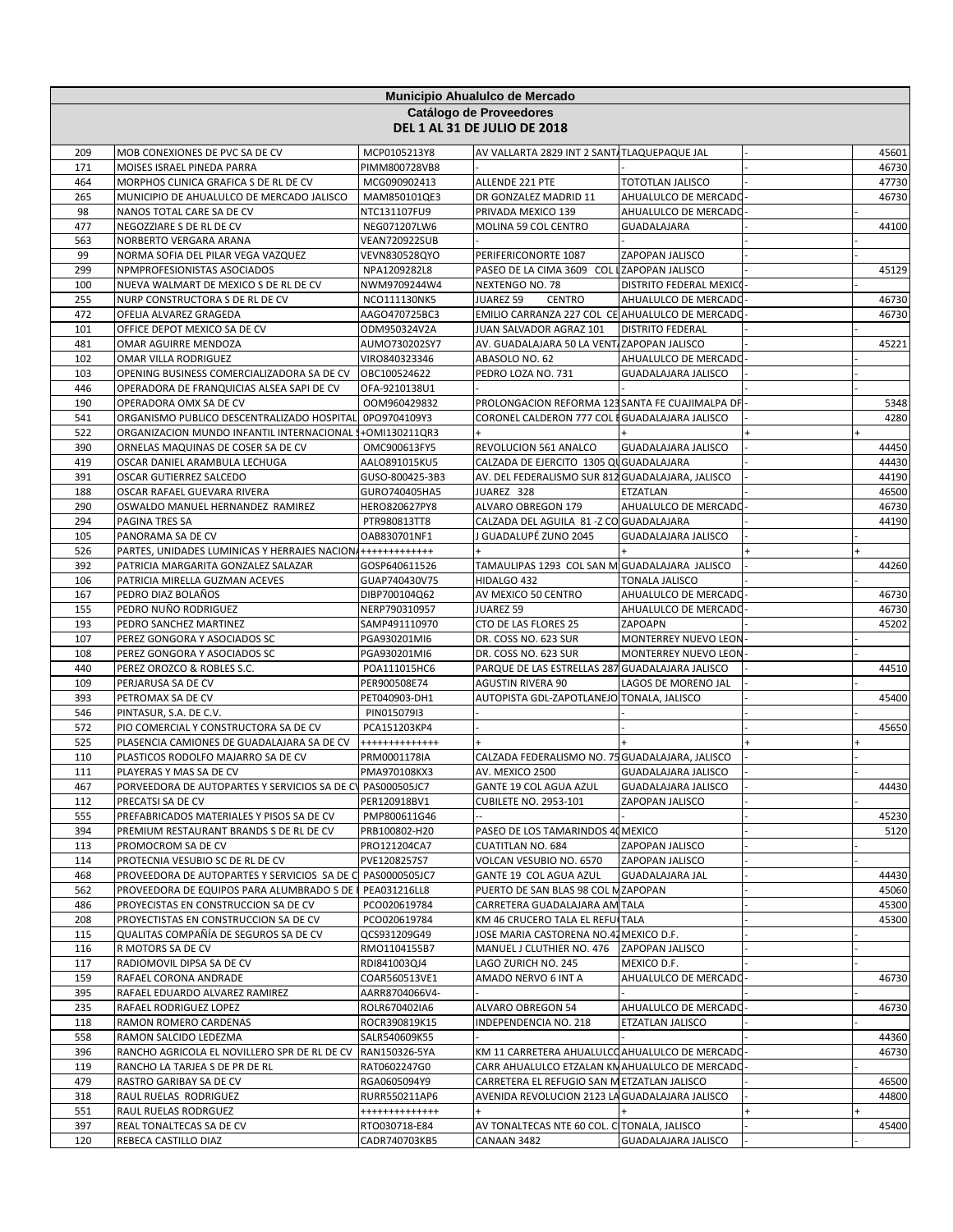|            | Municipio Ahualulco de Mercado                                                                                           |                                 |                                                                                  |                            |              |                |  |  |
|------------|--------------------------------------------------------------------------------------------------------------------------|---------------------------------|----------------------------------------------------------------------------------|----------------------------|--------------|----------------|--|--|
|            |                                                                                                                          |                                 | Catálogo de Proveedores                                                          |                            |              |                |  |  |
|            |                                                                                                                          |                                 | <b>DEL 1 AL 31 DE JULIO DE 2018</b>                                              |                            |              |                |  |  |
| 311        | RED DISEÑA CONSULTORES S. DE R. L. DE C.V.                                                                               | RDC120625PL7                    | QUEBRADA 2637 BOSQUES DE GUADALAJARA                                             |                            |              | 44540          |  |  |
| 398        | REFACCIONARIA ALCARAZ SA DE CV                                                                                           | RAL860225R97                    | AV LOS ANGELES 443 COL SAN GUADALAJARA                                           |                            |              | 44460          |  |  |
| 328        | REFACCIONARIA MARIO GARCIA SA DE CV                                                                                      | RMG860304Q92                    | DR PEREZ ARCE 27 GENERAL FGUADALAJARA                                            |                            |              | 44810          |  |  |
| 399<br>331 | REFACCIONARIA ROGELIO SA DE CV<br>REFACCIONES NEZA SA DE CV                                                              | RRO-791121-AX4<br>RNE960723BV7  | AV RIO CONSULADO 1500 INT 1 DELEG GUSTAVO A MADEI                                |                            |              | 7870           |  |  |
| 457        | REFACCIONES Y ACOPLAMIENTOS SA DE CV                                                                                     | RAC821016TY0                    | CALZADA 5 DE FEBRERO 178 QU GUADALAJARA                                          |                            |              | 44430          |  |  |
| 456        | RENE VIRGEN ENRIQUEZ                                                                                                     | VIER650528HV6                   | VOCAN POPOCATEPTL 6558 INTZAPOPAN JALISCO                                        |                            |              | 45070          |  |  |
| 121        | RICARDO CORONA ORTIZ                                                                                                     | COOR650426DF0                   | MORELOS 184                                                                      | AHUALULCO DE MERCADO       |              |                |  |  |
| 315<br>122 | RICARDO VIZARRA PEREZ<br>RINES Y LLANTAS LOS ANGELES SA DE CV                                                            | VIPR630403PA9                   | JOSE MARIA MERCADO 212 INT AHUALULCO DE MERCADO<br>LOS ANGELES 357               | GUADALAJARA JALISCO        |              | 46730          |  |  |
| 484        | RITA MARIA NOELIA SANTOS ACEVEDO                                                                                         | RKA131209Q89<br>SAAR740116LW9   | TULIPAN 160 INTERIOR 5 A VIL TONALA JALISCO                                      |                            |              | 45403          |  |  |
| 261        | ROAD MACHINERY CO SA DE CV                                                                                               | RMA910702IW1                    | BOULEVARD MANUEL AVILA CA MEXICO DF                                              |                            |              | 11000          |  |  |
| 123        | ROBERTO ALVAREZ TAPIA                                                                                                    | AATR690327R90                   | SINALOA 65                                                                       | SAN BLAS NAYARIT           |              |                |  |  |
| 565        | ROBERTO DE JESUS OROZCO CERVANTES                                                                                        | PPCR5102076N5                   | PENSADOR MEXICANO 1270 CO GUADLAJAJARA                                           |                            |              | 44410          |  |  |
| 459        | ROBERTO JIMENEZ JIMENEZ                                                                                                  | JIJR580607L6A                   | KM 5.63 CARRETARA AMECA A AMECA                                                  |                            |              | 46600          |  |  |
| 400<br>175 | RODOLFO CARLOS TORRES GUTIERREZ<br>ROGELIO SIRAHUEN II PALOMERA JIMENEZ                                                  | TOGR850731NC7<br>PAJR710217JQ3  | MISION DE SAN IGNACIO 28 IN ZAPOPAN JALISCO<br><b>DONATO GUERRA 274</b>          | GUADALAJARA, JALISCO       | 36139563     | 45030<br>44100 |  |  |
| 237        | ROQUE CALZADA LEPE                                                                                                       | CALR710809T10                   | JUAREZ 318 CENTRO                                                                | AHUALULCO DE MERCADO       |              | 46730          |  |  |
| 482        | ROSARIO MENDOZA MACEDO                                                                                                   | MEMR531218RH2                   | AV INDUSTIRAL METALULRGICA ZAPOPAN                                               |                            |              | 45130          |  |  |
| 258        | RUBEN LOMELI LOZA                                                                                                        | LOLR6501021A6                   | VENTURA ANAYA 518                                                                | <b>GUADALAJARA JAL</b>     |              | 44730          |  |  |
| 238        | RYPAOSA SA DE CV                                                                                                         | RYP881005B11                    | AV MANUEL GOMEZ MORIN 59 TLAQUEPAQUE                                             |                            |              | 45598          |  |  |
| 201        | SAFE REFACCIONES EUROPEAS SA DE CV                                                                                       | SRE110418TL9                    | NIÑOS HEROES 2987 LOC 4 JAI GUADALAJARA                                          |                            |              | 44520          |  |  |
| 435<br>269 | SALUD DIGNA PARA TODOS IAP<br>SALVADOR ESTRADA GARCIA                                                                    | SDT031013132<br>EAGS5706185Q1   | PALIZA SUR 87<br>CALLE ALVARO OBREGON 550   GUADALAJARA                          | <b>CENTRO</b>              |              | 8000<br>44360  |  |  |
| 259        | SALVADOR GERARDO HURTADO MUÑOZ                                                                                           | HUMS761220EY9                   | RAMON CORONA 274 INT2 COL ETZATLAN JALISCO                                       |                            |              | 46500          |  |  |
| 124        | SALVADOR RAMIREZ ZEPEDA                                                                                                  | RAZS570724615                   | <b>GUADALUPE VICTORIA NO. 7</b>                                                  | AHUALULCO DE MERCADO       |              |                |  |  |
| 537        | SALVADOR SAHAGUN GODINEZ                                                                                                 | ,,,,,,,,,,,,,,,,,               |                                                                                  |                            |              |                |  |  |
| 125        | SANDRA JACQUELINE LOMELI GODINEZ                                                                                         | LOGS8003196Y7                   | PLAN DE SAN LUIS 3353                                                            | <b>TLAQUEPAQUE JALISCO</b> |              |                |  |  |
| 183        | SARA ELENA ESPARZA AVALOS                                                                                                | EAAS751011JC0                   |                                                                                  | AHUALULCO DE MERCADO       |              | 46730          |  |  |
| 126        | SARA GARCIA LUPERCIO                                                                                                     | GALS520922687                   | ZARAGOZA 242                                                                     | ETZATLAN JALISCO           |              |                |  |  |
| 521<br>336 | SAUL FRAGOZA GONZALEZ<br>SECRETARIA DE DESARROLLO TERRITORIAL Y URBAN REE9804272F1                                       | FAGS9810053C4                   | FRAY ANTONIO ALCALDE 1918 GUADALAJARA                                            |                            |              | 44270          |  |  |
| 174        | SECRETARIA DE PLANEACION, ADMINISTRACION Y FILSPC130227-L99                                                              |                                 | PEDRO MORENO 281                                                                 | GUADALAJARA, JALISCO       |              | 44100          |  |  |
| 49         | SERGIO LUIS ESCAMILLA IÑIGUEZ                                                                                            | EAIS7306228P5                   | JUAN DE LA BARRERA 1776A                                                         | <b>GUADALAJARA JALISCO</b> |              |                |  |  |
| 170        | SERGIO MEDINA RUBIO                                                                                                      | MERS820804FZA                   | ENRIQUE DIAZ DE LEON 1156 M GUADALAJARA                                          |                            |              | 44260          |  |  |
| 127        | SERGIO RUELAS BOBADILLA                                                                                                  | RUBS710526FE9                   | CRUCERO CARRETERA A AMECA AHUALULCO DE MERCADO                                   |                            |              |                |  |  |
| 505<br>275 | SERVIACERO ESPECIALES SA DE CV<br>SERVICIO AUTOMOTRIZ BANDA SA DE CV                                                     | SES7402068MS2                   | MIGUEL RAMOS ARISPE 369 SU GUADALAJARA                                           |                            |              | 44480          |  |  |
| 286        | SERVICIO AUTOMOTRIZ LINCE SA DE CV                                                                                       | SAB130709QX0<br>SAL020411-R56   | AV JUAN SEBASTIAN BACH 482 ZAPOPAN, JALISCO                                      |                            |              | 45030          |  |  |
| 128        | SERVICIO COUNTRY SA DE CV                                                                                                | SCO801216TVO                    | AV. AMERICAS NO. 1166                                                            | <b>GUADALAJARA JALISCO</b> |              |                |  |  |
| 496        | SERVICIO DE ADMINISTRACION Y ENAJENACION DE B SAE-030617-SV8                                                             |                                 | AV. INSUGENTES SUR 1931 INT DE MEXICO                                            |                            |              | 1020           |  |  |
| 401        | SERVICIO EL TACOTE SA DE CV                                                                                              | STA-040805-GT7                  | MINA Y DURANGO S/N                                                               | TECUALA, NAYARIT           |              | 63440          |  |  |
| 129        | SERVICIO MICHIFAZO SA DE CV                                                                                              | SMI971023AS2                    | DR. OLIVA 95                                                                     | AHUALULCO DE MERCADO-      |              |                |  |  |
| 453<br>574 | SERVICIO PATRYBACH SA DE CV<br>SERVICIO RIO NILO SA DE CV                                                                | SPA0302275M5<br>SRN9708155V5    | AV PATRIA 209 COL PRADOS DI ZAPOPAN JALISCO<br>AV. RIO NILO 3864                 | GUADALAJARA                |              | 45030<br>44860 |  |  |
| 154        | SERVICIO SIGLO XXI SA DE CV                                                                                              | SSX990909BW7                    | CARRETERA GUADLAJARA NOG ZAPOPAN JALISCO                                         |                            |              | 46730          |  |  |
| 402        | SERVICIO TONALA SA DE CV                                                                                                 | STO940706-8B5                   | AV. TONALA 74 COL. CENTRO                                                        | TONALA, JAL.               |              | 45400          |  |  |
| 494        | SERVICIOS IMAGENOLOGICOS DE OCCIDENTE SA DE (SIO-961106-VA3                                                              |                                 | AV. LOPEZ MATEOS NORTE 104 GUADALAJARA, JALISCO                                  |                            |              | 44648          |  |  |
| 445        | SERVICIOS INTEGRALES DE TLAQUEPAQUE SA DE CV SIT060907-111                                                               |                                 |                                                                                  |                            |              |                |  |  |
| 540        | SERVICIOS TECNICO AUTOMOTRICES TONALA SA DE STA0501198B5                                                                 |                                 | AV RIO NILO 2997 LOMAS DE L TONALA JAL                                           |                            |              | 45418          |  |  |
| 575<br>146 | SERVICIOS TECNICOS AUTOMOTRICES TONALA SA DE STA0501198B5<br>SERVICRECE & BIT SA DE CV                                   | S&B0503157C0                    | AVENIDA RIO NILO 2997<br>NIÑOES HEROES 2281 COLO AN GUADALAJARA JALISCO          | <b>TONALA</b>              |              | 45418<br>44160 |  |  |
| 403        | SERVIGAS LA CRUZ SA DE CV                                                                                                | SCR101006-UU5                   | AV JUAREZ 890 COL. RANCHO LITONALA, JALISCO                                      |                            | 33-3792-0057 | 45410          |  |  |
| 130        | SHEILA PUBLICIDAD SA DE CV                                                                                               | SPU131013DV0                    | FLORENCIA 2842                                                                   | <b>GUADALAJARA JALISCO</b> |              |                |  |  |
| 444        | SILAS ROCHA CASTILLEJA                                                                                                   | ROCS740510QE6                   |                                                                                  |                            |              |                |  |  |
| 212        | SILVERIO VIDRIO GARCIA                                                                                                   | VIGS590713A13                   | JPSE MARIA MERCADO 263                                                           | AHUALULCO DE MERCADO       |              | 46730          |  |  |
| 404        | SKIP EDIFICACIONES S.A. DE C.V.                                                                                          | SED080712SJ7                    | EMILIANO ZAPATA 28 COL LAS JTLAQUEPAQUE JALISCO                                  |                            |              | 45590          |  |  |
| 405<br>428 | SOCIEDAD ECOLOGICA PARA EL MANEJO DE RESIDUCEMR-100802-TA7<br>SOCIEDAD ECOLOGICA PARA ELMANEJO DE RESIDUO EMR-100802-TA7 |                                 | AV. DEL PILAR 3010 PINAL DE LAZAPOPAN, JALISCO.                                  |                            |              | 48432          |  |  |
| 178        | SOCRATES OROZCO NUÑO                                                                                                     | OONS910927PL5                   | JOSEFA ORTIZ DE DOMINGUEZ AHUALULCO DE MERCADO                                   |                            |              | 46730          |  |  |
| 501        | SOFIA MENDOZA JIMENEZ                                                                                                    | MEJS750328KL3                   | JUAN MANUEL NO.625                                                               | GUADALAJARA                |              | 44100          |  |  |
| 544        | SOFT & SAFE SYSTEMS SA DE CV                                                                                             | ++++++++++++                    |                                                                                  |                            |              |                |  |  |
| 131        | SUNLIGTH ONLY SA DE CV                                                                                                   | SON110708H76                    | CARR A ZALEA KM 3                                                                | LA BARCA JAL               |              |                |  |  |
| 323        | SUPER SERVICIO 5 MINAS SA DE CV                                                                                          | SSC000222B86                    | EXTRAMUROS 201                                                                   | ETZATLAN JALISCO           |              | 46500          |  |  |
| 406<br>407 | SUPER SERVICIO LOS CAÑAVERALES SA DE CV<br>SUPERSERVICIO TALA SA DE CV                                                   | SSC070803-RKA<br>STA-100624-FP3 | MARGEN IZQ. TALA TEUCHITLA TALA, JAL.<br>CARRETERA A AMECA 6020 COLTALA, JALISCO |                            |              | 45300<br>45308 |  |  |
| 332        | SYC MOTOR SA DE CV                                                                                                       | SMO810623HI5                    | CALZ. LAZARO CARDENAS 1962 GUADALAJARA                                           |                            |              | 44900          |  |  |
| 144        | TELEFONOS DE MEXICO SAB DE CV                                                                                            | TME840315KT6                    | PARQUE VIA 198                                                                   | MEXICO DF                  |              | 6500           |  |  |